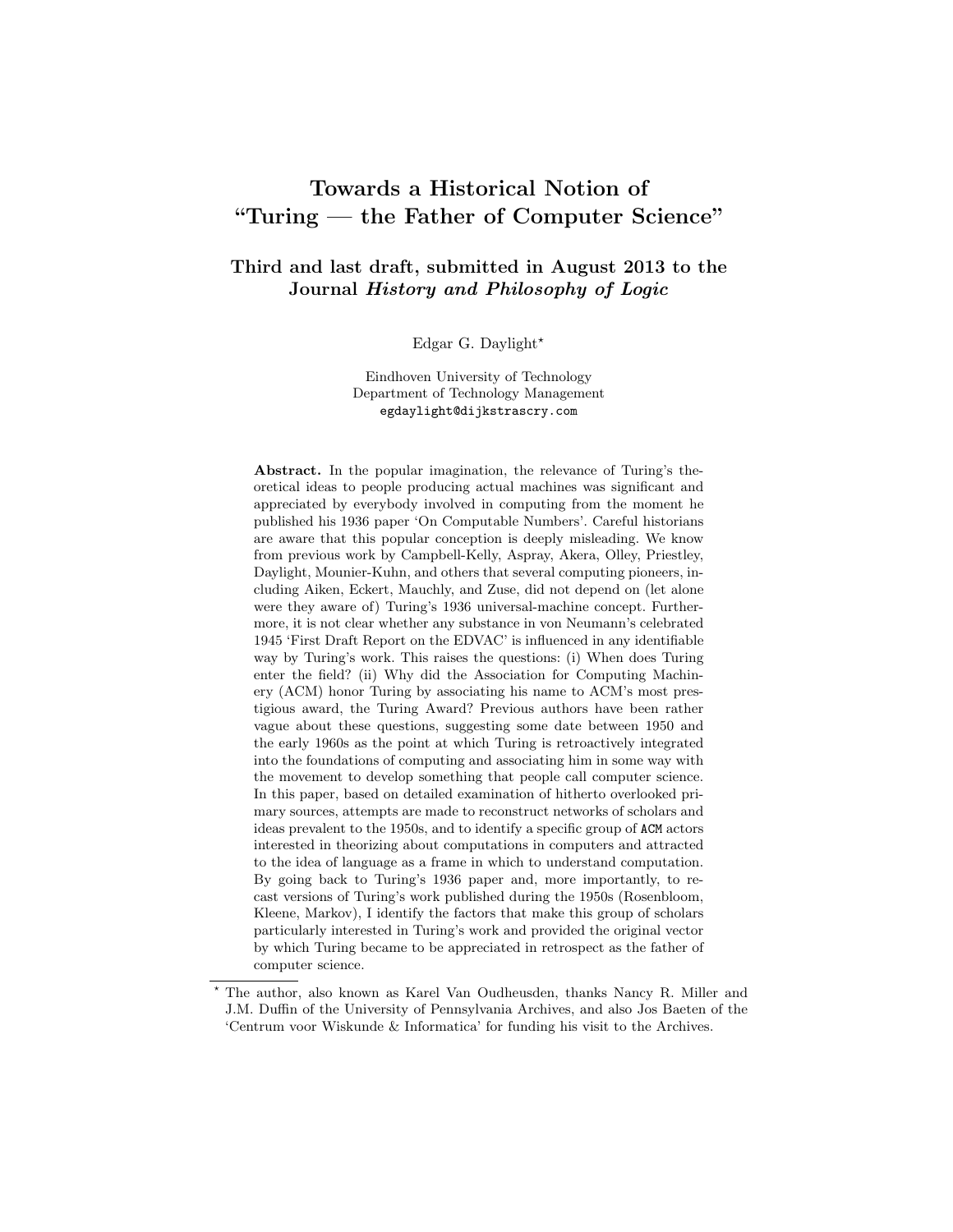## 1 Introduction

In August 1965, Anthony Oettinger and the rest of the Program Committee of the ACM met and proposed that an annual "National Lecture be called the Allen [sic] M. Turing Lecture"  $[4, p.5]$ .<sup>1</sup> The decision was also made that the ACM should have an awards program. The ACM Awards Committee was formed in November 1965 [5]. After having collected information on the award procedures "in other professional societies", Lewis Clapp — chairman of the ACM Awards Committee — wrote in August 1966 that

[a]n awards program [. . .] would be a fitting activity for the Association as it enhances its own image as a professional society. [. . .] [I]t would serve to accentuate new software techniques and theoretical contributions. [. . .] The award itself might be named after one of the early great luminaries in the field (for example, "The Von Neuman [sic] Award" or "The Turing Award", etc.) [6].

The mathematician Alan J. Perlis officially became ACM's first A.M. Turing Lecturer and Turing Awardee in 1966. Besides having been the first editor-in-chief of the Communications of the ACM, Perlis had earned his stripes in the field of programming languages during the 1950s and had been President of the ACM in the early 1960s. Perlis was thus a well-established and influential computer scientist by the mid-1960s. In retrospect, decorating Perlis was only to be expected. But why did the ACM honor Turing? Turing was not well known in computing at large in the 1960s and early 1970s [41]. Apparently, his name was preferred over John von Neumann's and Emil Post's, yet all three researchers had deceased by 1957 and all three were highly respected by some very influential actors in the  $ACM$  — including John W. Carr III, Saul Gorn, Perlis, and Oettinger.<sup>2</sup> And why are we celebrating Turing today? The latter question was posed repeatedly during Turing's centennial in 2012.

The ACM, founded in 1947, was an institutional response to the advent of automatic digital computers in American society. Only some of those computers, most of which were still under construction, were based on the principle of a large store containing both numbers and instructions — a principle that is also known today as the "stored program" principle.<sup>3</sup> That principle, in turn, paved the way for computer-programming advancements which were sought by men like Carr, Gorn, and Perlis. The Cold War was also responsible for massively funded research in machine translation (— later also called automatic language translation). The young student Oettinger at Harvard University was one of several embarking on Russian-to-English translation projects. Another example is Andrew Booth, a British computer builder who had met in 1946 with the prominent American scientist Warren Weaver to discuss the possibility of mechanically translating one language into another. In between 1946 and 1947, Booth visited several computer laboratories in the United States, including John von Neumann's lab at the Institute for Advanced Study in Princeton. By 1952, he was both an accomplished computer builder and a programmer of a mechanical dictionary. As the postwar years progressed, several computer specialists turned

II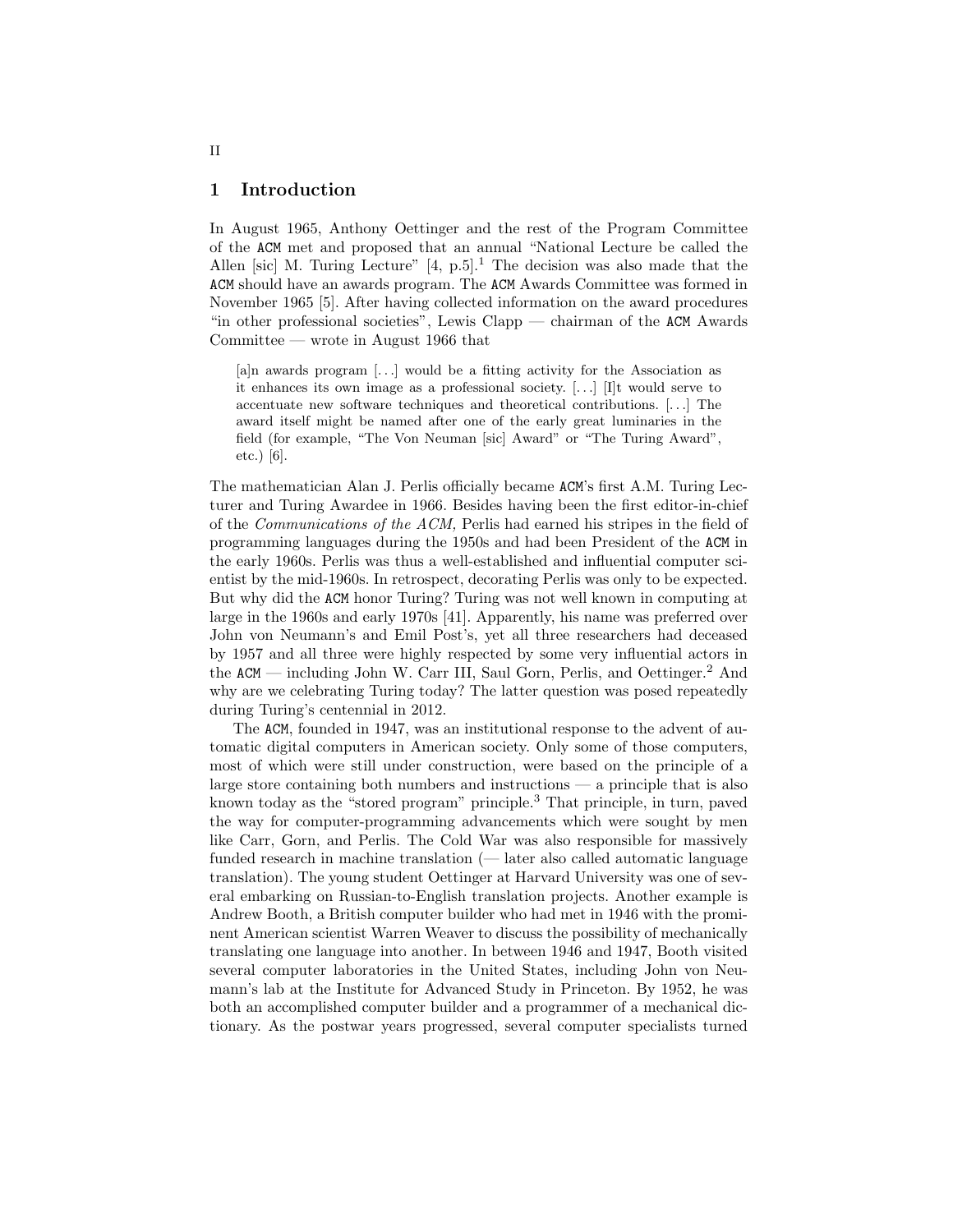into applied linguists and many professional linguists became programmers [14, p.7][70, p.2,3,12,24][90, p.207]. Documenting this technological convergence leads to a better understanding of when, how, and why Turing assumed the mantle of "the father of computer science".

In this article, I describe the convergence by zooming in on the work of Booth, Carr, Gorn, and Oettinger.<sup>4</sup> I will show that, not until the 1950s, did computer programmers like Booth and Gorn begin to reinterpret the electronic computer in terms of the universal Turing machine. They did this with the purpose of developing higher level programming languages.<sup>5</sup> Turing thus assumed the mantle of "the father of computer science" for reasons that are orthogonal to the commonly held belief that he played an influential role in the design or construction of "universal computers". My historical account is primarily about the 1950s and ends with a brief discussion of Turing's 100th birthday in 2012 and with published work related to this article.

The take-away message in general terms is that the 1950s constitute a decade of cross fertilization between linguistics, computer programming, and logic. That decade is preferably not viewed as a smooth road from modern logic to computing; if there was any road at all in the history of computing, then it was most definitely from practice to theory.

## 2 Machine Translation — a Bird's Eye View

"See what you can do with your Russian" — the student Oettinger was told around 1949 by the American computer pioneer Howard Aiken at Harvard after the latter had corresponded with Weaver on the vexing topic of machine translation.<sup>6</sup> Weaver had directed American war work of hundreds of mathematicians in operations research. Fully aware of the developments in electronic computing machines, he had come to believe around 1946 that code-breaking technology from the war could help detect certain invariant properties that were common to all languages. Weaver had expressed his ambitious ideas in writing in his 1949 memorandum Translation [70, Ch.1] which, in turn, sparked intense American interest, including Aiken's interest, in the possibility of automatic language translation. In comparison with Booth's mechanical dictionary from 1952, Weaver's original idea on machine translation was more ambitious — namely to go "deeply into the structure of languages as to come down to the level where they exhibit common traits". Instead of trying to directly translate Chinese to Arabic or Russian to Portuguese, Weaver supported the idea of an indirect route: translate from the source language into an "as yet undiscovered universal language" and then translate from that language into the target language [70, p.2,3,15,23].

In the academic year 1949–1950 Oettinger started thinking about mechanizing a Russian-to-English dictionary. He also stayed at Maurice Wilkes's computing laboratory in Cambridge for a year where he met Alan Turing on a regular basis. Wilkes, in turn, also visited leading figures in computing. He regularly traveled from England to the United States where he met with Aiken, von Neu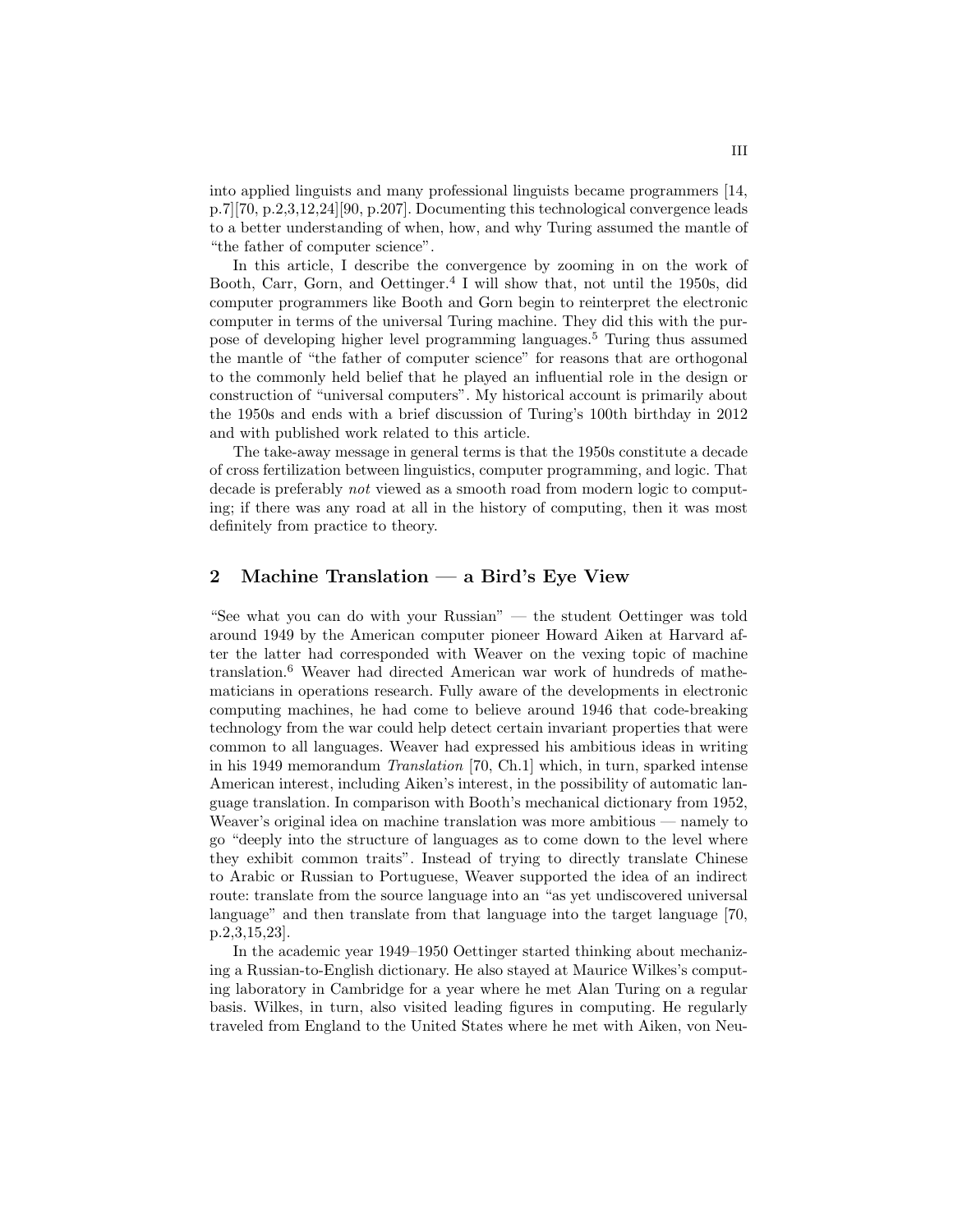mann, and many others. Apart from being an accomplished computer designer, Wilkes was also practicing and advancing the art of computer programming. In this regard, around 1952, he met Perlis and Carr who were working with Project Whirlwind at MIT [113, p.31]. Perlis had obtained his Ph.D. in mathematics from MIT in 1950. Carr had done the same in 1951 and had also spent some weeks in Wilkes's computer laboratory in England together with Oettinger. The world of computer practitioners was thus a very small one: many practitioners knew each other on a personal level and several became involved in the ACM [7, 113].<sup>7</sup>

Initially, most linguists were rather pessimistic about Weaver's memorandum, relegating his aspirations about machine translation to the realm of the impossible. Gradually, they started to see opportunities [70, p.4,137]. By 1951 the computer had made a clear mark on linguists. The Israeli linguist Bar-Hillel conveyed that message by making an analogy with chemistry. Chemists, he said, need "special books *instructing* students how to proceed in a fixed sequential order  $[\dots]$  in their attempted analysis of a given mixture" [14, p.158–159, my emphasis]. Likewise, special books will have to be written for the linguist, books that contain "sequential instructions for linguistic analysis, i.e., an operational syntax"  $[14, p.158-159, \text{original emphasis}]$ . According to the historian Janet Martin-Nielsen, American linguistics at large transformed from elicitation, recording and description before the war to theory and abstract reasoning after the war. It "rose to prominence as a strategic and independent professional discipline" [73].

Researchers knew that literal translations would yield low quality machine translation. Therefore, some of them sought methods to construct "learning organs"; that is, machines that "learn" which translation to prefer in a given context [14, p.154]. As Weaver had already put it in 1949: the "alogical elements" in natural language, such as "intuitive sense of style" and "emotional content", rendered literal translation infeasible [70, p.22].

Weaver's remarks can, in retrospect, be viewed as part of a grander intellectual debate in which fundamental questions were posed such as whether machines can think (cf. E.C. Berkeley's Giant Brains, or Machines That Think [18]). Weaver had addressed this issue optimistically in 1949. A year later, Turing's 1950 article 'Computing Machinery and Intelligence' was published [105]. It was followed up by Wilkes's 'Can Machines Think?' [112].

Weaver's memorandum was based on an appreciation for the theoretical 1943 work of McCulloch & Pitts, entitled 'A Logical Calculus of the Ideas Immanent in Nervous Activity' [74]. McCulloch and Pitts had essentially tried to find a mathematical model for the brain. Weaver described their main theorem as a "more general basis" for believing that language translation was indeed mechanizable by means of a "robot (or computer)".<sup>8</sup> In other words, according to Weaver there was no theoretical obstacle to machine translation: learning organs could, at least in principle, resolve the translation problem.

After leaving Aiken's lab at Harvard to temporarily join Wilkes's research team in Cambridge, Wilkes made clear to Oettinger that he had "no use for language translation". Instead, he urged Oettinger to address the question whether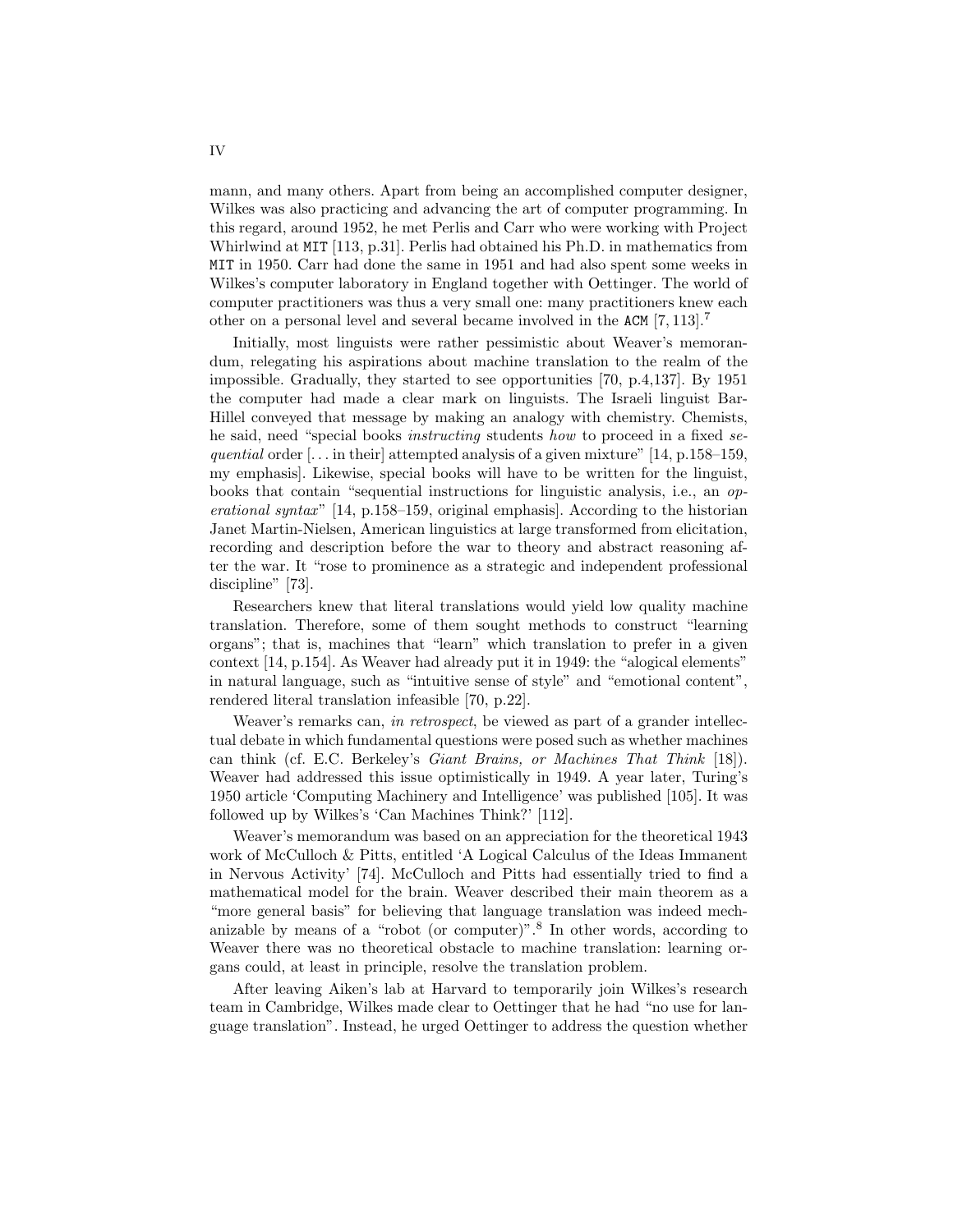computers might be able to learn [90, p.208]. It is in this setting that, for Oettinger, "Alan Turing and others became familiars at meetings of the Ratio Club" [90, p.208]. Oettinger's work on the EDSAC led up to his 1952 paper 'Programming a Digital Computer to Learn' [86, my emphasis], in which he targeted an audience of psychologists, neuro–physiologists, and everyone concerned with non-numerical applications of digital computers. He connected the McCulloch & Pitts's paper to automatic digital computers and wrote that "digital computers can be made to serve as models in the study of the functions and of the structures of animal nervous systems"  $[86, p.1243]$ . <sup>9</sup> Due to Turing's direct influence, Oettinger used the words "universal digital computer" in his paper [86, p.1244].<sup>10</sup> But, although Oettinger included both Turing's 1936 and 1950 papers in his bibliography, it was Turing's 1950 "imitation game" that mattered most to him. Oettinger was, after all, concerned with programming a real computer, the EDSAC, so that it could "learn".

After returning to Harvard, Aiken disapproved of his student's turn towards learning organs and forced him to return to his automatic language translation project [90], which would lead up to his 1954 Ph.D. dissertation, A Study for the Design of an Automatic Dictionary. In the immediately following years, he dived into the needs of the milk and banking industries [7, p.6]. Oettinger's papers on data processing [51, 87] and his comprehensive 1960 book Automatic Language Translation [88] — which was partially about programming the Univac I for the purpose of machine translation — did not contain any references to Turing and the like.

By 1961, Oettinger was referring — through Paul Rosenbloom's 1950 book The Elements of Mathematical Logic — to the works of Alonzo Church, Turing, and especially Emil Post [100, Ch.IV]. As professor of Mathematical Linguistics, Oettinger was giving the bigger picture of the converging developments that had taken place during the 1950s. "Syntactic analysis", he said, had received considerable attention, not only from the "mathematical linguists" (such as Noam Chomsky and himself), but also from "applied mathematicians" (such as Carr and Perlis) and "mathematical logicians". The mathematical linguists were seeking algorithms for automatic translation among natural languages. The applied mathematicians (i.e. the computer programmers) were concerned with the design and translation of languages suitable for programming machines. The mathematical logicians, in turn, had been exploring the structure of formal artificial languages [89, p.104].

By 1963, the theoretical work of Post, Turing and several others had become common currency among some influential academics in both mathematical linguistics and in computing, particularly in automata theory and automatic programming. The professional linguist Bar-Hillel had already expressed his appreciation for "recursive function theory, Post canonical systems, and the like" in 1960  $[14, p.84]$ .<sup>11</sup> And in the Classification System of the December 1963 issue of the Computing Reviews, "Turing Machines" was explicitly mentioned next to "Automata".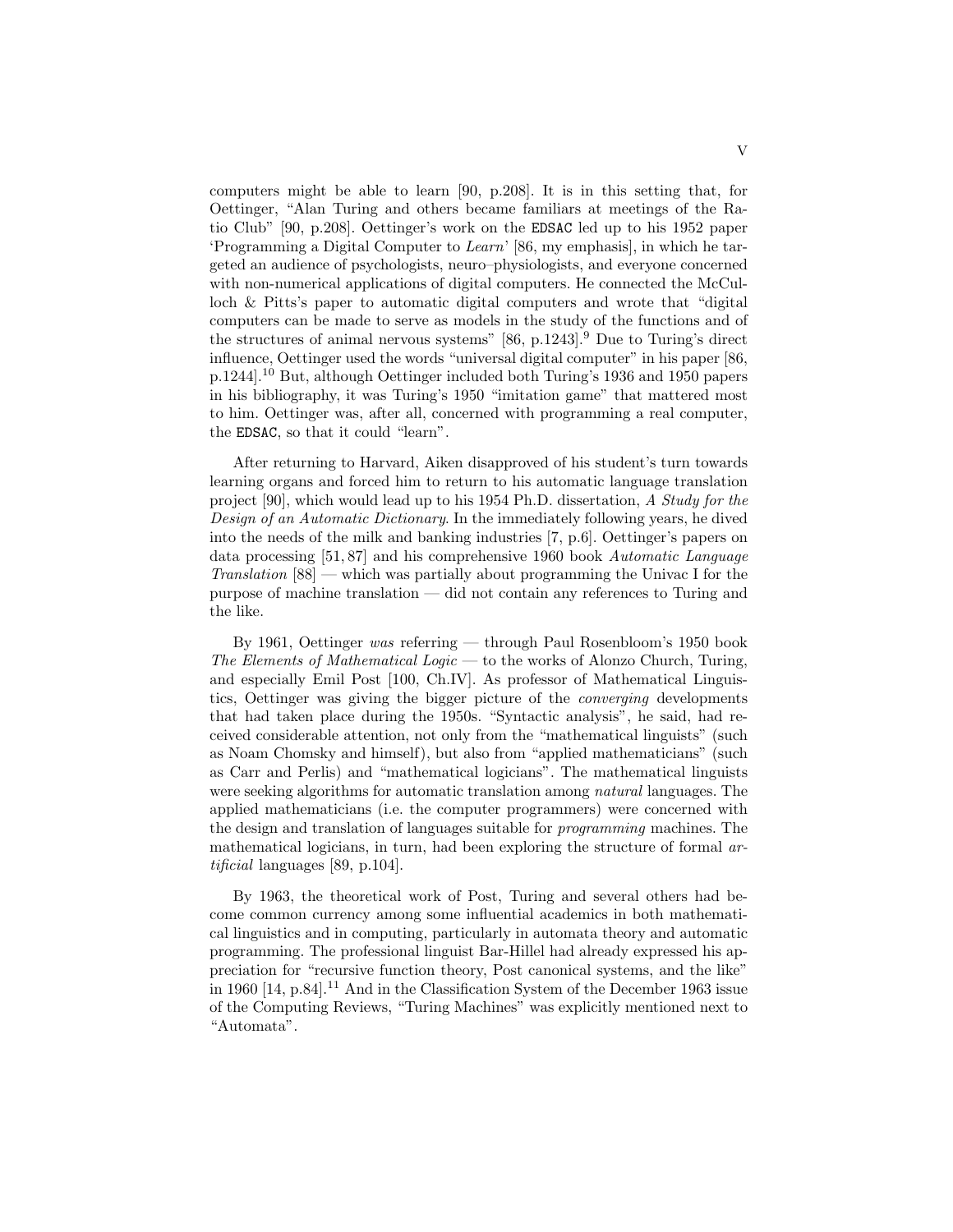## 3 Automatic Programming — a Worm's Eye View

Besides the machines housed at MIT, Harvard University, and Cambridge University, also the ENIAC, EDVAC, and IAS machines should not go unmentioned. The ENIAC and EDVAC were constructed at the Moore School of Engineering, Philadelphia, and were later housed in Maryland at Aberdeen Proving Ground — where John von Neumann was a consultant for several years  $[10][24, p.886]$ . During the second half of the 1940s, von Neumann and his team built the IAS computer at the Institute for Advanced Study, Princeton [48].

During the early 1950s, Andrew Booth was, together with his wife Kathleen, writing a book entitled *Automatic Digital Calculators* (cf [20]). In the preface of their first edition, published in 1953, the authors explicitly acknowledged "their indebtedness to John von Neumann and his staff" at Princeton for "the stimulating period spent as the guests of their Project" [20, p.vii]. Reflecting on the history of computer building, the authors referred to several people, including Leibniz, Pascal, Babbage, Jacquard, and Hollerith. No mention was made of Turing throughout the whole book, except for a brief reference to the ACE computer which had been "under the direction of Womersley, Turing and Colebrook" [20, p.16].<sup>12</sup>

Moreover, in the section "The universal machine", the authors referred to "the Analytical Engine" of Babbage and essentially described him as the father of the universal computer.<sup>13</sup> In this connection, they mentioned the machines built by Howard Aiken (1937–1944) and at Bell labs (1938–1940, 1944), describing them as "universal" and "general purpose". More specifically, the authors distinguished between a special purpose and a general purpose machine in the following manner. A "special purpose machine" was constructed to perform one set of operations, to solve one particular problem. For example, a computer that can only compute Income Tax (for different sets of input) was special purpose. General purpose computers, by contrast, were "capable of being set up to solve any problem amenable to treatment by the rules of arithmetic" [20, p.1]. The authors also clarified their notion of "universality" by noting that multiplication and addition can be defined in terms of subtraction; therefore:

Whatever type of computing machine is projected, so long as it is to have the attribute of universality, it must necessarily have in its structure some component capable of performing at least the most elementary operation of arithmetic — subtraction. [20, p.22, my emphasis]

It was due to the "expense" and "difficulty" of incorporating several electrical or electronic components that "most modern general purpose computers" did not include square root units, dividers, and  $-$  in some cases  $-$  even multipliers [20, p.3].<sup>14</sup>

Some of the first computers, like the ENIAC, were — at least initially — provided with a plugging system "so that the various units [could] be connected together and sequenced to suit the particular problem to be solved." [20, p.14]. Some of the later machines of the 1940s and early 1950s, like the EDSAC and the EDVAC, were based on the principle of a large store containing both numbers and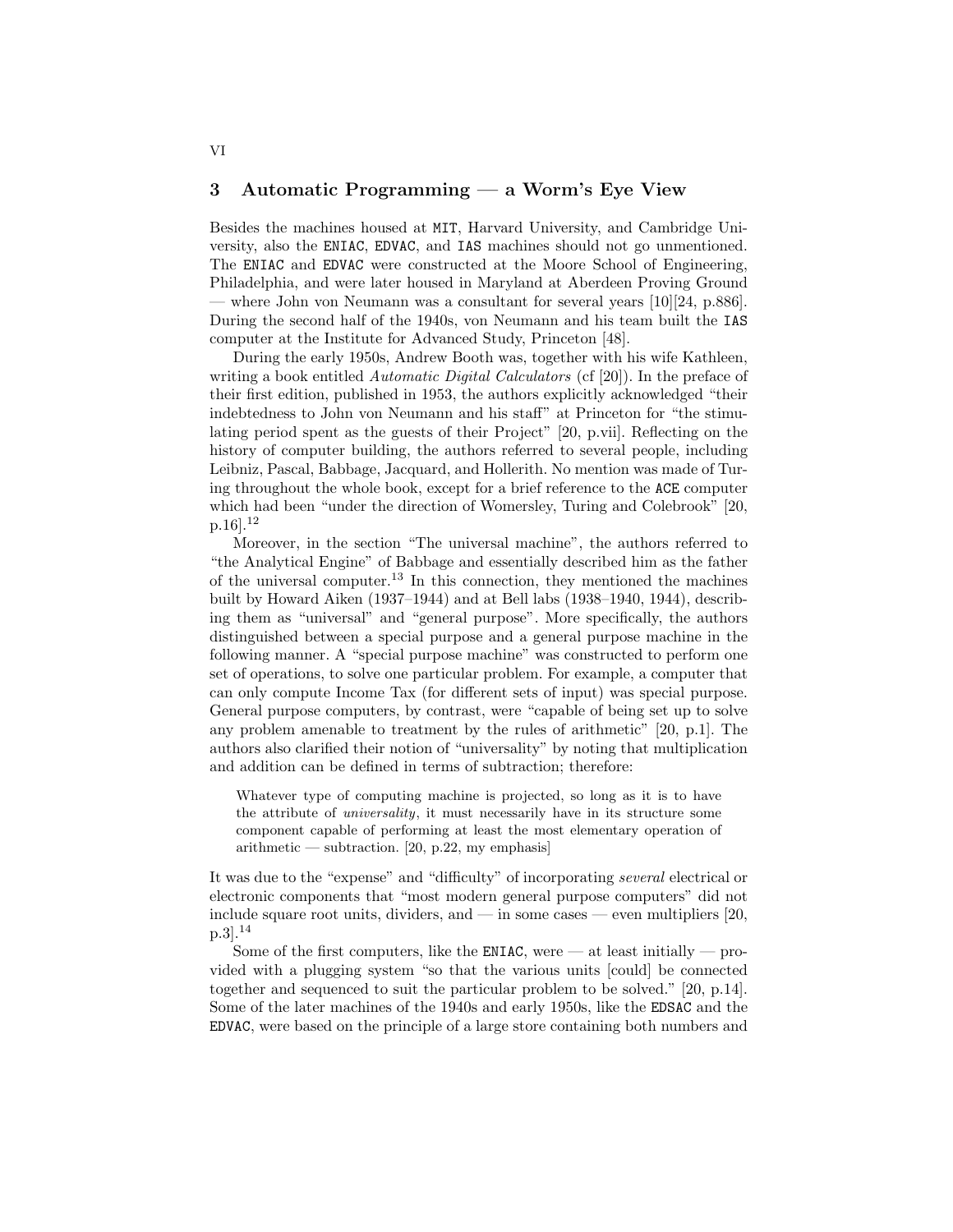instructions. The authors established an epistemological relationship between Babbage's work and the principle of a large store.<sup>15</sup> Furthermore, from the authors' perspective, the incentive to use a large store was primarily an engineering one.

When ENIAC was under construction, von Neumann and his co-workers devoted considerable attention to the problem of the optimum form of a calculating machine. As a result of this it was shown that a calculating machine should have a storage capacity of the order of  $1,000$  [8,000]<sup>16</sup> words and that, given this, both operating instructions and pure numbers could be stored in the same unit. [20, p.15, my emphasis]

Choosing to store both "operating instructions" and "pure numbers" in the same store — as opposed to storing each in a separate store — was based on practical concerns, not theoretical reasoning.<sup>17</sup> Likewise, the incentive among many computer builders to list all instructions consecutively in one part of the store and the pure numbers in another part (of the same store) was, according to the Booths, based on the practical concerns of "simple process control" and economic use of "memory capacity" [20, p.15, 23–24].<sup>18</sup>

Common storage of numbers and instructions inside the computer opened the door for new programming techniques. And, the realization that many computations can be reduced to iterative processes made it "most desirable" that data could be erased in any given memory location and be replaced by new material [20, p.23, my emphasis] — a topic which I shall return to shortly.<sup>19</sup>

Common storage was, however, not a prerequisite to embark on programming. Some people, like Konrad Zuse, stored commands apart from numbers (cf. [53, p.76]). Similarly, Haskell Curry made a sharp conceptual distinction between commands and pure numbers [77]. Another important name in this regard is Aiken, as the following words from Grace Hopper in 1978 indicate:

Aiken was totally correct in saying that the programs and the data should be in separate memories, and we're just discovering that all over again in order to protect information. [111, p.21]

Indeed, in practice today, most software never treats data as code [49].<sup>20</sup>

#### Space Cadets

Specifying the orders to accomplish a computation was a tedious task. Relieving the programmer from that task was the job of the "space cadets" — a name that Carr gave in 1953 to those programmers who wanted to invest time and money in building interpreters and compilers [113, p.210–211]. Carr and his space cadets (including Booth, Gorn, Perlis, and Wilkes) advocated automatic programming. They wanted to design "pseudo codes" — "each order of which will, in general, represent a number of orders in the true machine code" [20, p.212].

In my eyes, Carr stood out in the 1954 'Symposium on Automatic Programming for Digital Computers' [91] in that he consistently and repeatedly described both the true machine code and the pseudo code as a "language".<sup>21</sup> Carr viewed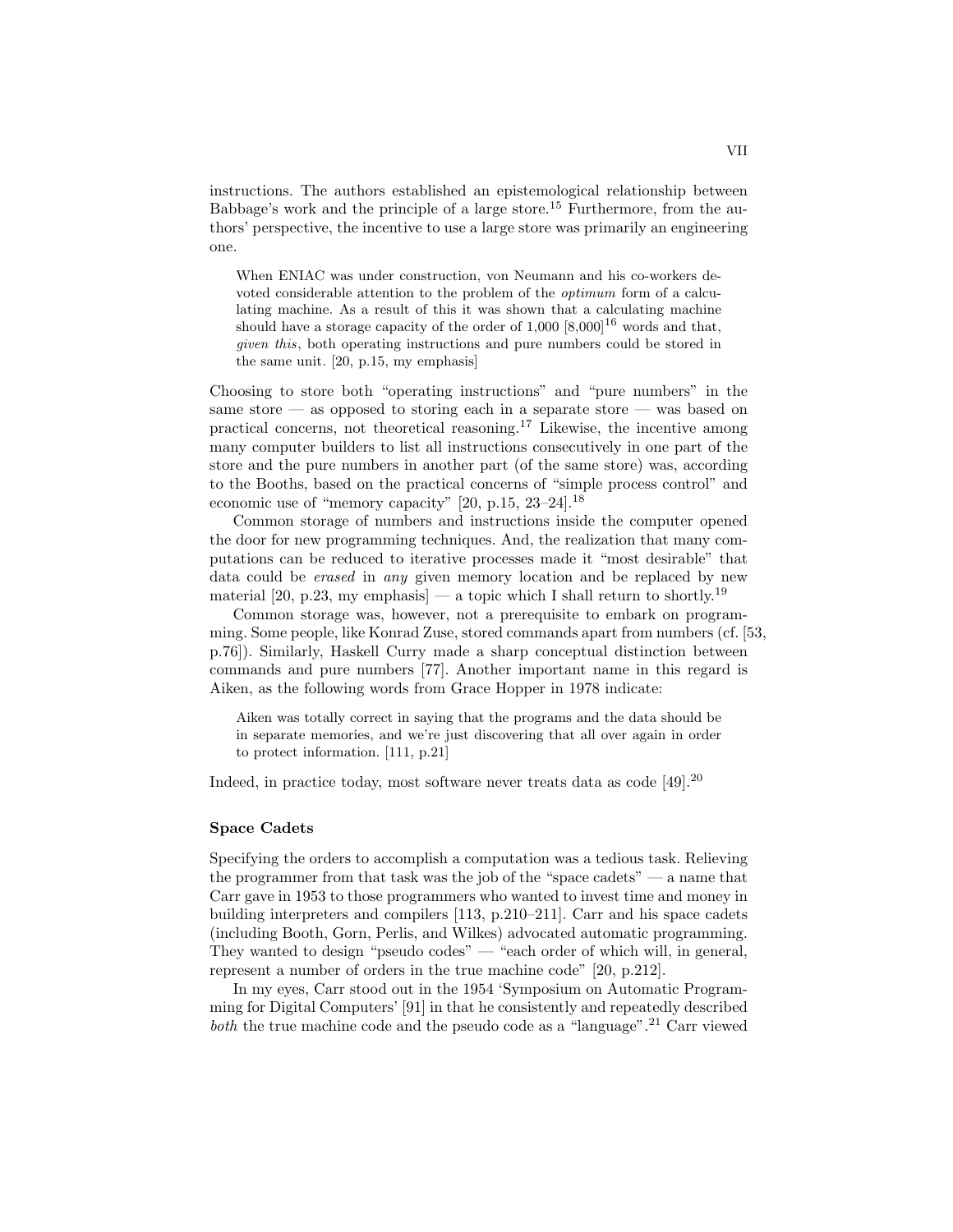automatic programming as the problem of closing the "gap" between the "external decimal language" and the "intermediate binary language", of recognizing a "dual language system" and the need to program the "translation between the two languages" [22, p.85].<sup>22</sup> Finally, the "lack of compatibility" between existing digital computers was the incentive to search for a "universal language"  $-$  an idea that was mostly, although not solely, Gorn's [22, p.89][85].

Indeed, it was Carr's later good friend, Saul Gorn, who — in the eyes of Grace Hopper — stole the show at the 1954 symposium on automatic programming. "Looking forward to what Dr. Gorn will tell us", Hopper expressed her curiosity in her opening address towards the development of a "universal code" that can be taught to mathematicians and that each computer installation can provide by means of an interpreter or compiler [91, p.4–5]. To counter the proliferation of "specialized codes", Gorn stressed in his talk the need for "a code more or less independent of the machine", so that the "artists, scientists, and professions can then return to a common language and creative thinking"  $[53, p.74-75]$ <sup>23</sup>

During the first half of the 1950s, Gorn worked at Aberdeen Proving Ground where three "general purpose machines" were in use simultaneously: the ENIAC, EDVAC, and ORDVAC. This diversity in machinery prompted a "universal coding" experiment. And so Gorn developed a "general purpose common pseudo-code" that could serve as input to both the EDVAC and the ORDVAC [56, p.6].

#### Loop Control

At the symposium, Gorn enumerated four machine requirements that had to be met in order to provide for a universal code, and he did this by referring to Carr's prior research on loop controlled machines — research that I have yet to come across in primary sources. Gorn's account, reproduced below, serves to back up my conjecture that up and till around 1954 Carr and Gorn did not view loop controlled computers as practical realizations of universal Turing machines.

The first machine requirement to obtain loop control, Gorn said, was due to the universal code being "translatable by the machine into the machine language". Therefore, the machine had to be able to "construct and adjust its own commands".<sup>24</sup> To do the latter, "[w]e will therefore assume that commands are stored internally just like other words, so that the only way in which a word is recognized as a command is that it reaches the control circuits through the sequencing of previous commands. (In the terminology of J.W. Carr III, we are requiring a Type II Variable Instruction Machine.)".<sup>25</sup> In addition to common storage, the machine should also have "the other two properties described by Carr as necessary for 'loop control', namely that they be able to transfer control out of sequences, and that they be able to make decisions". Finally, as a fourth requirement, the machine should be capable of carrying out elementary commands, such as "adding, multiplying, subtracting, extracting a digit, taking absolute values, taking negatives, shifting digits, and, most elementary of all, stopping, reading, writing, and generally transferring information from one place to another."<sup>26</sup> To do this, the machine should have "one or more forms of erasable internal storage" [53, p.76–77, my emphasis].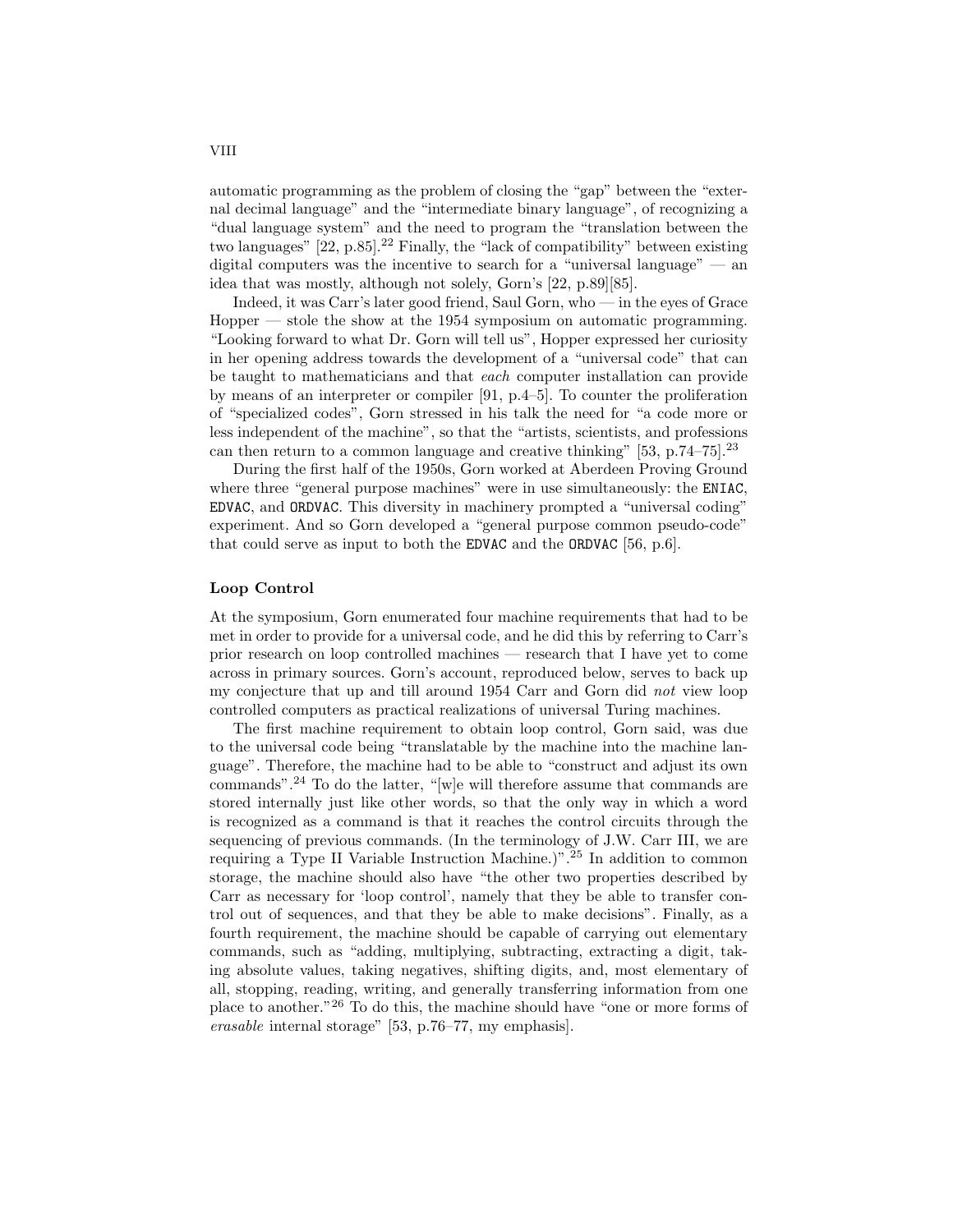In later years, machines were simply said to have "loop control" if they possessed three properties: "common storage, erasable storage, and discrimination" [55, p.254].<sup>27</sup> These properties allowed recursive problems to be programmed iteratively instead of being programmed as straight lines of code. For example, instead of coding the summation  $S = \sum_{i=1}^{n} x_i$  as a straight line of code — as in

 $s_1 = x_1$  $s_2 = s_1 + x_2$  $s_3 = s_2 + x_3$ . . .  $s_{n-1} = s_{n-2} + x_{n-1}$  $s_n = s_{n-1} + x_n$  $S = s_n$ 

— loop control allowed the summation  $S$  to be programmed iteratively on the basis of the following three equations

$$
s_1 = x_1,s_{i+1} = s_i + x_{i+1} (i = 1, 2, ..., n - 1),S = s_n.
$$

The sequence of values  $i = 1, 2, \ldots, n-1$  indicates that  $s_{i+1} = s_i + x_{i+1}$  had to be performed for each value of i from 1 through  $n-1$ . The crux was that only one computer instruction was stored to correspond to  $s_{i+1} = s_i + x_{i+1}$ . The machine modified the addition instruction to perform the addition over and over again the required number of times. The machine furthermore decided, all by itself, when it had performed the addition the proper number of times [58, p.2-46]. In other words, the programmer did not have to specify up front the number of times the addition had to be carried through; instead, the "thinking" machine — using Berkeley's terminology  $[19, p.5]$  — could do this autonomously.<sup>28</sup>

#### Kleene's Introduction to Metamathematics

Practically oriented as they were, Carr and Gorn were also theoretically inclined, trying hard to make connections between their loop controlled machines and mathematical logic. One book that clearly had an impact on their thinking was Kleene's *Introduction to Metamathematics* [64]. According to Carr, automatic programmers had to deal with "the generation of systems rather than the systems themselves", and with "the 'generation' of algorithms by other algorithms", and hence with concepts akin to metamathematics [22, p.89]. Gorn, in turn, described the machine requirement of common storage by saying that "the language of the machine includes its own syntax, so that not only may the machine be directed to tell us something, but it may also be directed to tell us something about the way in which it tells us something". For example, the machine could, besides generating the output of a calculation, also print out "the storage locations chosen for the key commands and variables", and, by doing so, tell the programmer something about the way it computes (i.e., the way in which it tells something). Gorn linked this to the "quasi-paradoxical properties, as revealed in the researches of Gödel"  $[53, p.75-76]$ .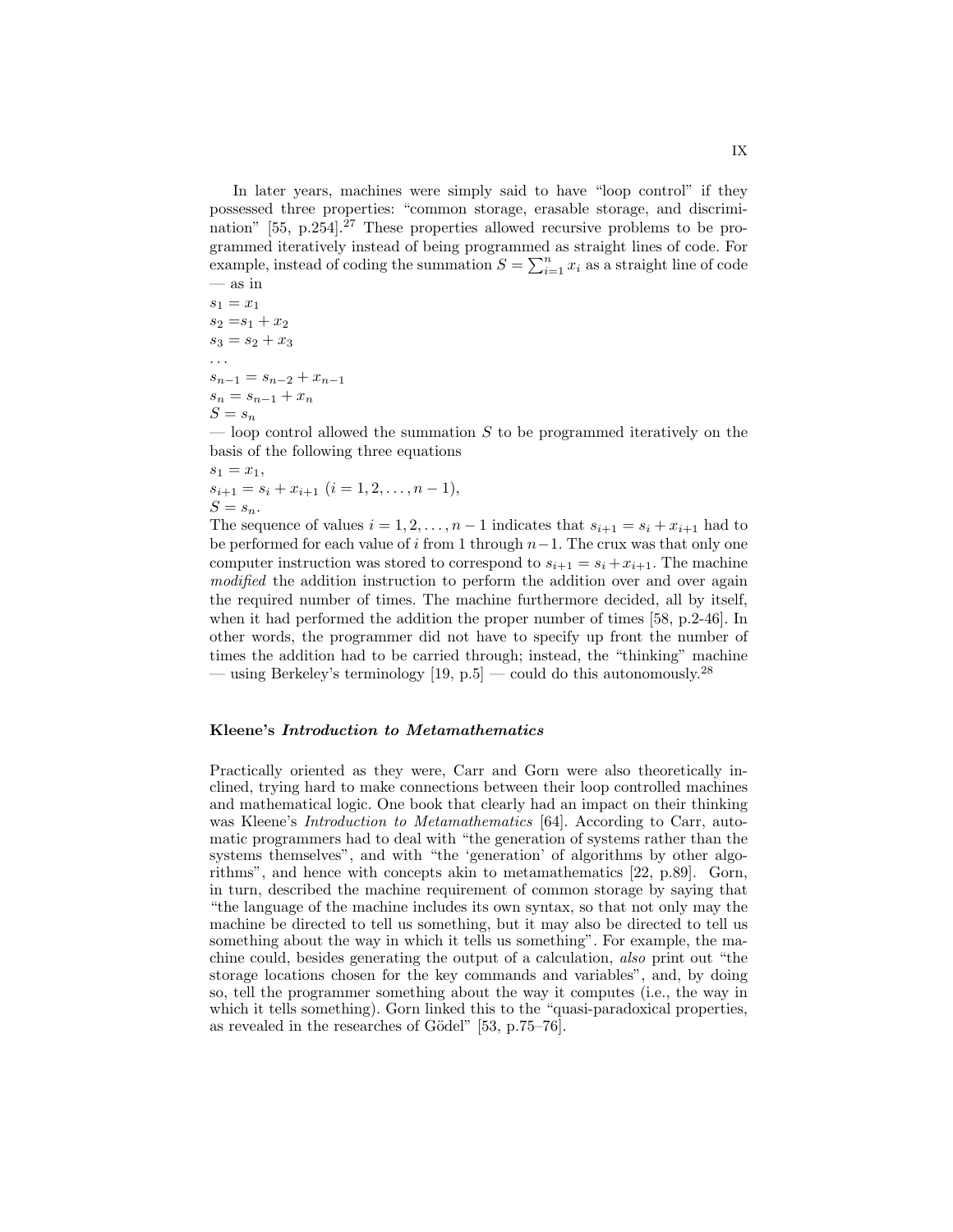Gorn continued appropriating ideas from metamathematics in a 1955 technical report, which he distributed to several colleagues, including Carr, Perlis, Juncosa, Young, Herman Goldstine, and the logician Barkley Rosser [54]. On the one hand, Gorn remarked, every computational procedure by an automatic machine "must follow the steps of a constructive proof".<sup>29</sup> On the other hand, Gorn argued, "every constructive existence proof, with a few slight modifications, provide[s] a possible method of solution. (What we have just said is an intuitive way of stating 'Turing's Thesis'. See reference  $[64]$ ".<sup>30</sup>

Later on in his report, Gorn described an "ideal general purpose machine" as one that is

effectively equivalent to a 'universal Turing machine.' (See reference [103]. The universal Turing machine can copy the description of any special purpose Turing machine and imitate its operation by means of these copied specifications.)

By referring to a universal Turing machine, Gorn made clear that, to him in 1955, an "ideal" machine had unlimited storage capacity. Existing machines were, however, not ideal in that they could not store exact real numbers but only finite approximations of them. This deficiency, Gorn noted, could, without additional precaution on behalf of the programmer, easily result in computing errors.<sup>31</sup>

To summarize, by 1955, Carr and Gorn were, at times, viewing a universal Turing machine as a conceptual abstraction of a loop controlled computer.

## "General-Purpose Machines"

In a 1956 booklet The electronic brain and what it can do [57], Gorn distinguished between "older machines" in which "switches were set externally" and manually, and the newer "four-address machines" like the EDVAC in which "each order contains a part that automatically sets the switches for the carrying of the next order". The bottom line was never having to plug or unplug a single wire ever again. Because orders were coded as numbers, these newer machines gained "a flexibility and power that were undreamed of only a few short years ago" [57, p.42, 58].

A year later, Gorn wrote a letter to his good friend Perlis who, as editor-inchief of the Communications of the ACM, published the letter on the first page of the very first issue of the magazine [93]. In that letter, Gorn continued reflecting on EDVAC's design which, he said, had "introduced the major step forward" in computer history "of having a common variable storage of instructions and data"  $[93, p.2]$ .<sup>32</sup> The "manipulation of hardware" had been replaced by the "programming of coded symbols".

In his letter to Perlis, Gorn also recalled how "it has been recognized that all general purpose machines, from Edvac on, are essentially equivalent, any one being capable of the same end results as any other, with varying degrees of efficiency".<sup>33</sup> This recognition did not happen overnight, nor did it become common knowledge to all researchers in automatic programming.<sup>34</sup> It was few men like Carr and Gorn who repeatedly, during the 1950s, tried to see the

X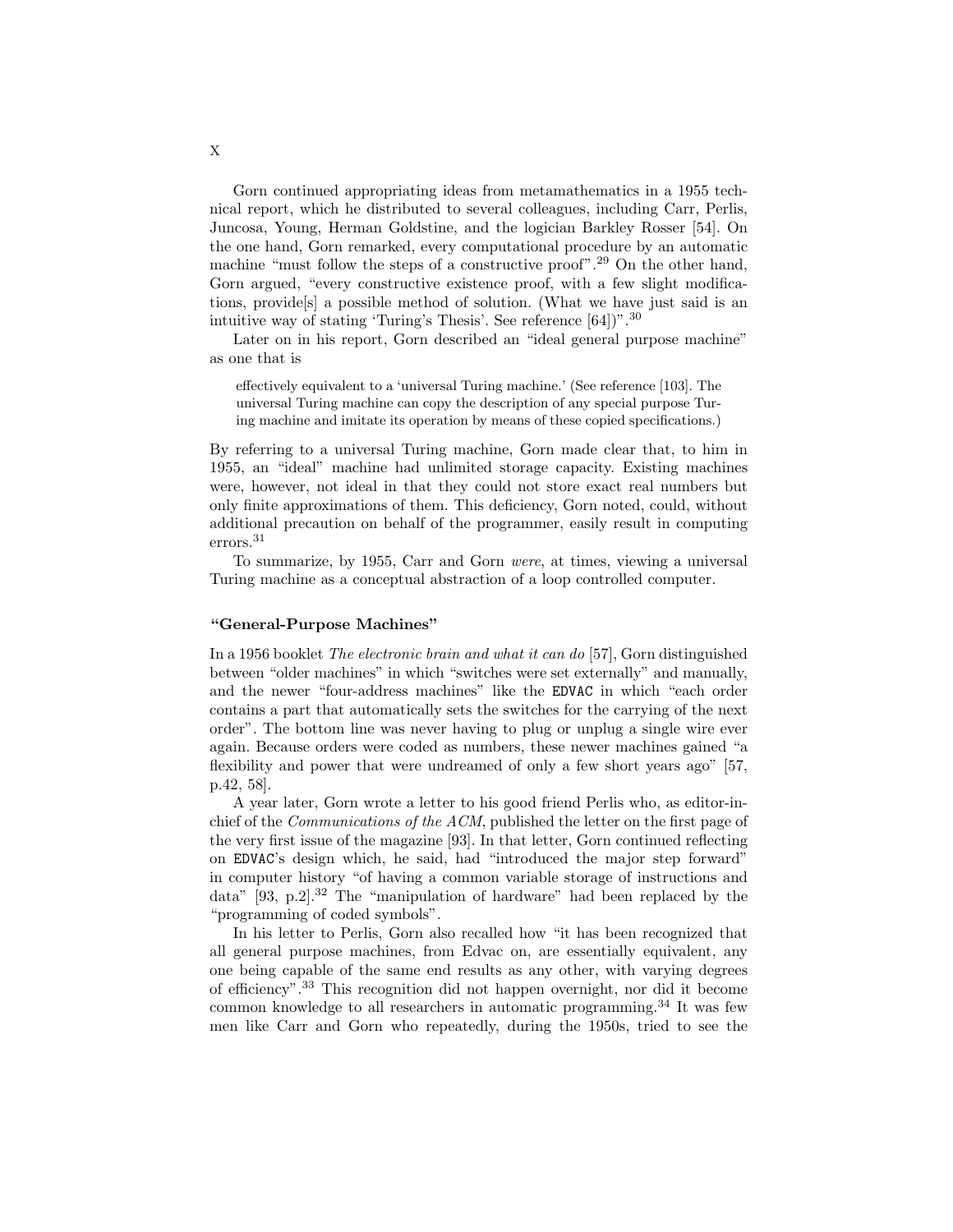metamathematical — and in their eyes, grander — picture of their practical accomplishments.

In the same spirit, Gorn noted that two fundamental principles had been recognized in recent years.<sup>35</sup> First, that hardware and programming were withinlimits interchangeable. Second, that "our general purpose machines" are equivalent with "a certain, as yet ill-defined, universal command language". During the late 1950s, Gorn, Carr, and Perlis played leading roles in the USA in the development of the universal programming language ALGOL 60 (cf.  $[83]$ ).<sup>36</sup>

Gorn and Carr were engaged with Burks's research agenda on cellular automata, and with the overarching theme of thinking and learning machines. The "mathematical machine of the future", Carr wrote in 1959, "may well be an even more general purpose machine" than what we have today [28, p.12, my emphasis]. Carr's dream was to achieve "Completely Automatic Programming". This meant that, once a proper algorithm was developed, it should be possible for the machine to decide on its own machine code. The machine of the future "should be allowed to engineer its own construction", in contrast to present "fixed code machines" that are "not self-encoding" [28, p.11].

#### Emil Post

Researchers in the Soviet Union were also interested in the generation of algorithms by other algorithms; that is, in the design of "compiler-producing compilers". Versed in Russian, and having visited several computer laboratories in the Soviet Union, Carr was aware of the Russian state of the art. Particularly impressed by Markov's 1954 book Theory of Algorithms [72], Carr described Markov's "language" as something that "could be used directly as an input to compilers which are to perform symbol manipulation (such as compilerproducing compilers)". Moreover, Carr mentioned that several Russian papers [61, 63, 98] discussed the "extension of such language application to [. . .] other indirect reasoning processes [such] as theorem proving, natural language translation, and complex decision making" [28, p.190, my emphasis].

Responsive to the books of Rosenbloom and Markov (and to the Russian literature in general), Carr became attracted to the strong underlying kinship between Perlis's work on automatic programming and Chomsky's research in mathematical linguistics [29–31]. The kinship was due in no small part to Post whose work, as Carr observed, had influenced Perlis via Markov and Chomsky via Rosenbloom [28, p.230, 259].<sup>37</sup>

The fields of automatic programming and machine translation were converging. Perlis's "string language manipulator", for example, was proposed to be used not only with "symbolic operational programs", but also with "algebraic language compiler-translators" and "natural language translators" [28, p.230]. Likewise, Carr noted, the construction of automatic dictionaries had "already begun" with "algebraic languages as Fortran, Unicode, and GP at one end, and with the language translation experiment at the other [end]" [28, p.259–260].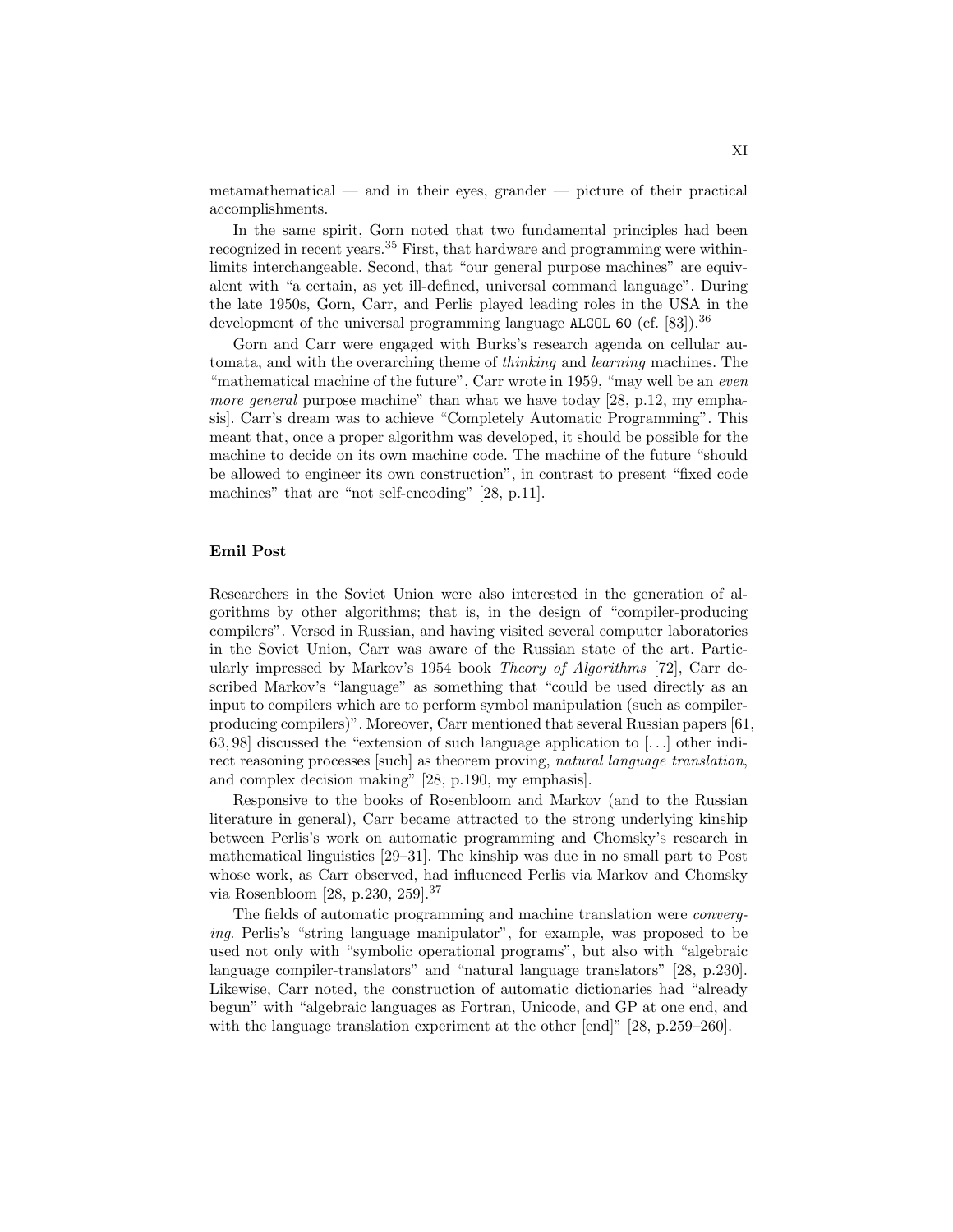#### Alan Turing

In 1959, Carr used the notion of a "Universal Turing Machine" to explain a fundamental insight about automatic programming: one can "simulate a new not-yet produced digital computer" on an older computer, provided that there is sufficient storage for the simulation. The first such situation, Carr reflected, "was the preparation of an interpretative program simulating the IBM 704 on the IBM 701 before the former was completed" [28, p.236, 239].

Much in line with Carr and Gorn's 1954 reception of metamathematics and self-referential arguments in particular, Carr elaborated on the idea of having a computer simulate itself.

If one universal machine can simulate any other machine of a somewhat smaller storage capacity (which is what Turing's statement on universal machines means), it should therefore be possible for a computer to simulate a version of itself with a smaller amount of storage.

The practical implication of self simulation, Carr continued, is that it allows programs to be run that "would perform in the standard fashion, and at the same time print out pertinent information such as location, instruction, previous contents of [the accumulator], and the previous contents of the address of the instruction" [28, p.240].

Insights into interpreters, compilers, and — what we today call — program portability was, in short, what a universal Turing machine had to offer to Carr and some of his space cadets.<sup>38</sup>

Also British space cadets, like Booth and Stanley Gill, used Turing's 1936 paper to paint the bigger picture of what they had been accomplishing independently of Turing, and what they were going to accomplish with Turing's theory as a road map. Booth accredited Turing as the founder of automatic programming in his opening address at the Working Conference on Automatic Programming of Digital Computers, held at Brighton in 1959.<sup>39</sup> It was Turing, Booth proclaimed, who "first enunciated the fundamental theorem upon which all studies of automatic programming are based" [52, p.1]. Booth continued as follows:

In its original form the theorem was so buried in a mass of mathematical logic that most readers would find it impossible to see the wood for the trees. Simply enunciated, however, it states that any computing machine which has the minimum proper number of instructions can simulate any other computing machine, however large the instruction repertoire of the latter. All forms of automatic programming are merely embodiments of this rather simple theorem and, although from time to time we may be in some doubt as to how FOR-TRAN, for example, differs from MATHMATIC or the Ferranti AUTOCODE from FLOW-MATIC, it will perhaps make things rather easier to bear in mind that they are simple consequences of Turing's theorem. [52, p.1]

Booth was appropriating Turing's work in the field of automatic programming, and he most likely did this on the basis of Carr and Gorn's earlier metamathematical insights.<sup>40</sup>

#### XII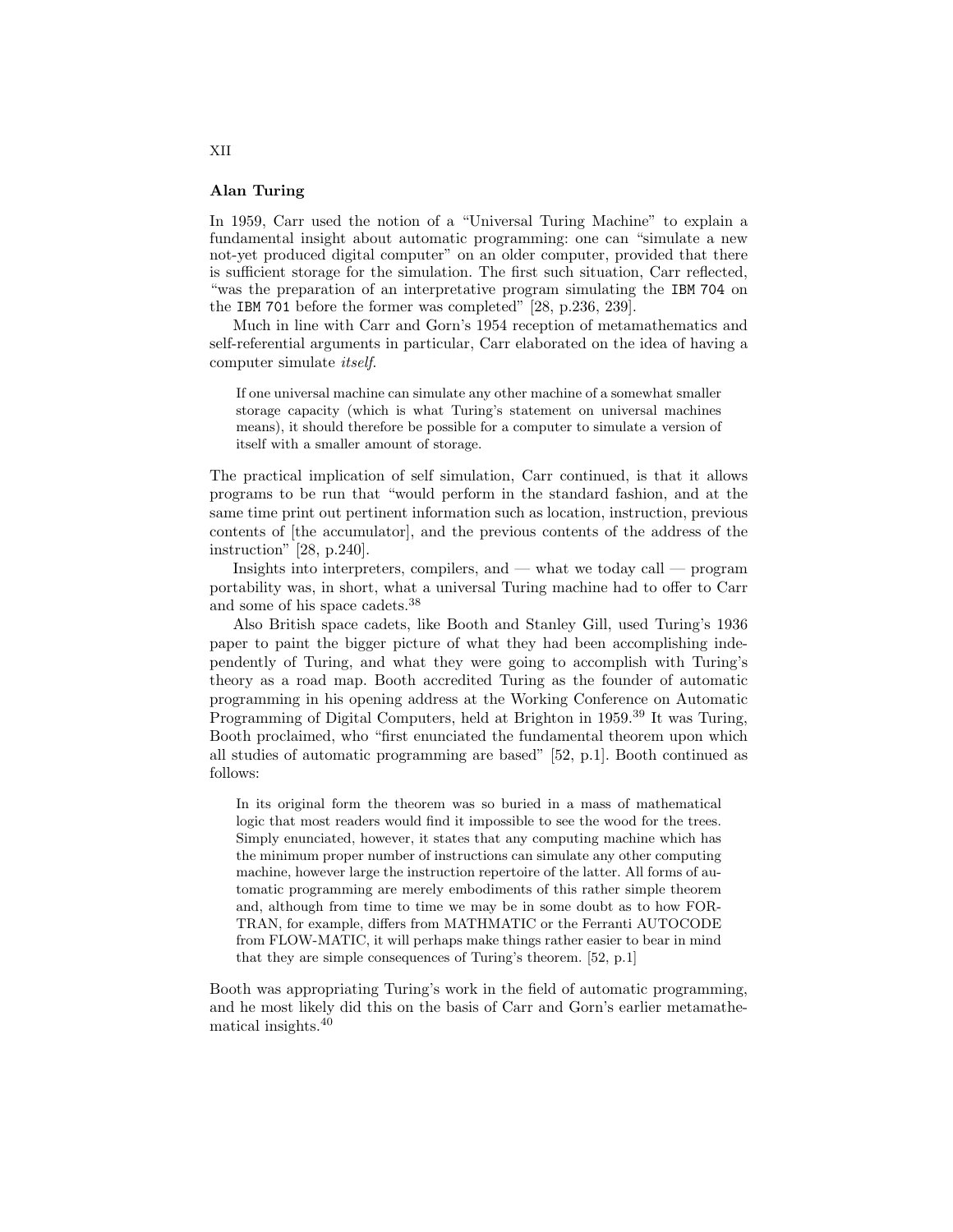Equally noteworthy — for the purpose of documenting Turing's scholarly legacy — is Booth's historiographical remark about Turing's 1936 paper.

Why was it, then, that Turing's original work, finished in 1937 before any computing machine of modern type was available, assumed importance only some years after machines were in common use? The reasons, I think, stem entirely from the historical development of the subject. [52, p.2]

According to Booth, the first computing machines were used almost exclusively by their constructors and, hence, by people who were intimately aware of their internal construction. It took some years before the machines were used for scientific applications, devised by people who were and wanted to remain ignorant of the machine itself and, hence, had to rely on automatic programming techniques [41, p.24–25].

#### Two Metaphors

Apart from Booth's opening address, also Gill discussed some practical implications of Turing's work at the 1959 workshop in Brighton in his talk "The Philosophy of Programming" [my emphasis]. On the one hand, Gill noted, automatic programming can be viewed as a "language translation problem"; that is, "from the language used by the programmer into the actual instructions required by the computer". This language metaphor — still perceived as novel by many in  $1954$  — was a well established metaphor in  $1959.<sup>41</sup>$  On the other hand, Gill continued, "*another* way of looking at automatic coding is based on the idea expressed by Turing"; namely that "one computer can be made to imitate or to simulate another computer" [52, p.182, my emphasis]. Turing's work, Gill continued, implies that

an actual computer, together with a suitably designed program, [is] equivalent to another computer which may not actually exist as a separate entity. When looked at in this way, an automatic coding scheme behaves rather like the skin of an onion, which if removed, reveals another onion underneath. [52, p.182]

Gill articulated this *onion-skin metaphor* in terms of the words "hierarchies of coding schemes" and "hierarchy of programming languages". To explain this hierarchy, Gill made an analogy with a hierarchy of natural languages. An English man may, at a later stage of his life, supplement his native language with a glossary of terms related to his profession, say, nuclear physics. Then, when studying a particular topic in nuclear physics, he might further supplement his language with a list of particular symbols and definitions, and so on. Likewise, for a computer which is supplied with coding scheme No. 1, one can supplement it in turn with scheme 1a or scheme 1b, "each adapting the system in a little more detail to some particular class of problems" [52, p.186].<sup>42</sup>

By 1960, Gorn was preaching about languages and Turing machines all over the place. He called his research agenda "Mechanical Languages and their Translators" and he described his agenda in terms of the words: "decidable languages", "universal mechanical languages", and "universal formal mixed languages" [2,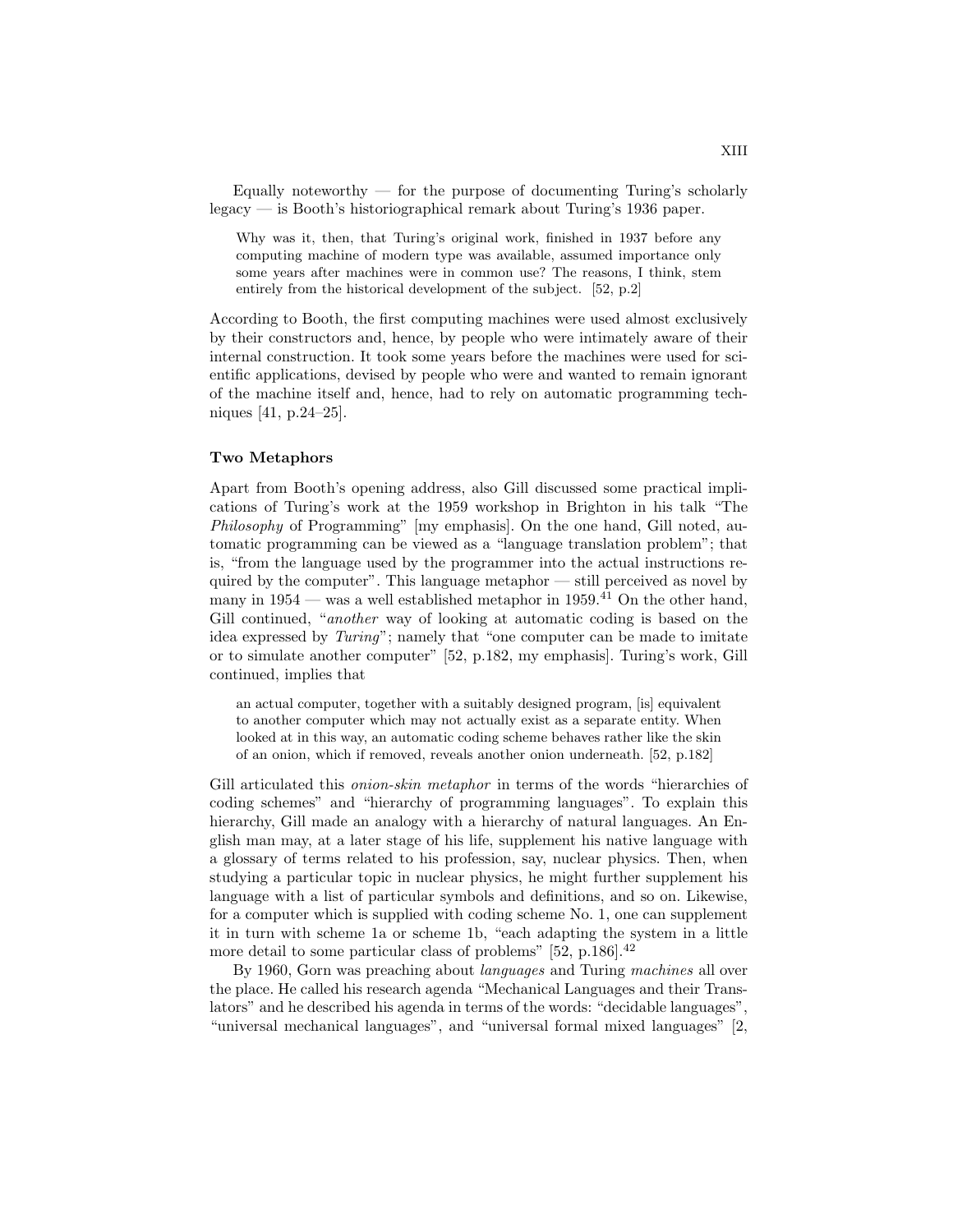p.29].<sup>43</sup> Most striking (to the historian) is his summarized curriculum of Electrical Engineering (1959–1960) in which he used the words "Turing machine" three times(!) and, specifically, as follows:

- Digital Computers Engineering Logic
	- Elements of number theory; Turing machines and the foundations of computation theory; [. . .]
- Theory of Automata
	- Advanced problems in varieties of automata, including combinatorial nets, sequential nets, and Turing machines. Languages for describing the behavior of automata. A brief account of recursive function theory, formal axiomatic systems and Goedel's theorem; the relation of these to automata and their significance for an understanding of the general nature of machine computation.
- Introduction to Digital Computers: Systems and Devices
	- Principles of mechanization of computations derived from special and universal Turing machines. General purpose computers: system organization, inputoutput, logic, storage, and memory devices and timing. [. . .] [2, p.33–38]

Clearly, to Gorn and Carr, Turing machines did not solely belong to the domain of automata theory. Turing machines were also relevant in the practical context of automatic programming. And, as we have seen, other automatic programmers, like Booth and Gill, were also delivering speeches about some practical implications of Turing's *theoretical* work, during the late  $1950s^{44}$ 

## 4 Half a Century Later

Like Booth and Gorn in the 1950s, computer scientists in the 21st century have the tendency to construct a set of "foundations" for computer science in which ideas and events that had not been understood as connected when they happened are retrospectively integrated. (This, I believe, is characteristic of scientific progress!) Subsequent generations of computer scientists then tend to assume that these things have always been related. The connection between universal Turing machines and computers is one notable example. On the other hand, critical, self-reflecting, questions are put into the open every now and then. For example, the question "Why are we celebrating Turing?" was asked at several Turing events in the year 2012, the centennial of Alan M. Turing. Nobody gave an historically-accurate answer however, hence my incentive to write the present paper.

From a sociological perspective, I postulate that a majority of researchers gathered together in 2012 to celebrate their common belief that theory really does come before practice: mathematics and logic are indispensable in computing; that is, after all, what von Neumann and Turing have shown us, is it not? Or, as Robinson puts it:

We can today see that von Neumann and Turing were right in following the logical principle that precise engineering details are relatively unimportant in the essential problems of computer design and programming methodology. [99, p.12]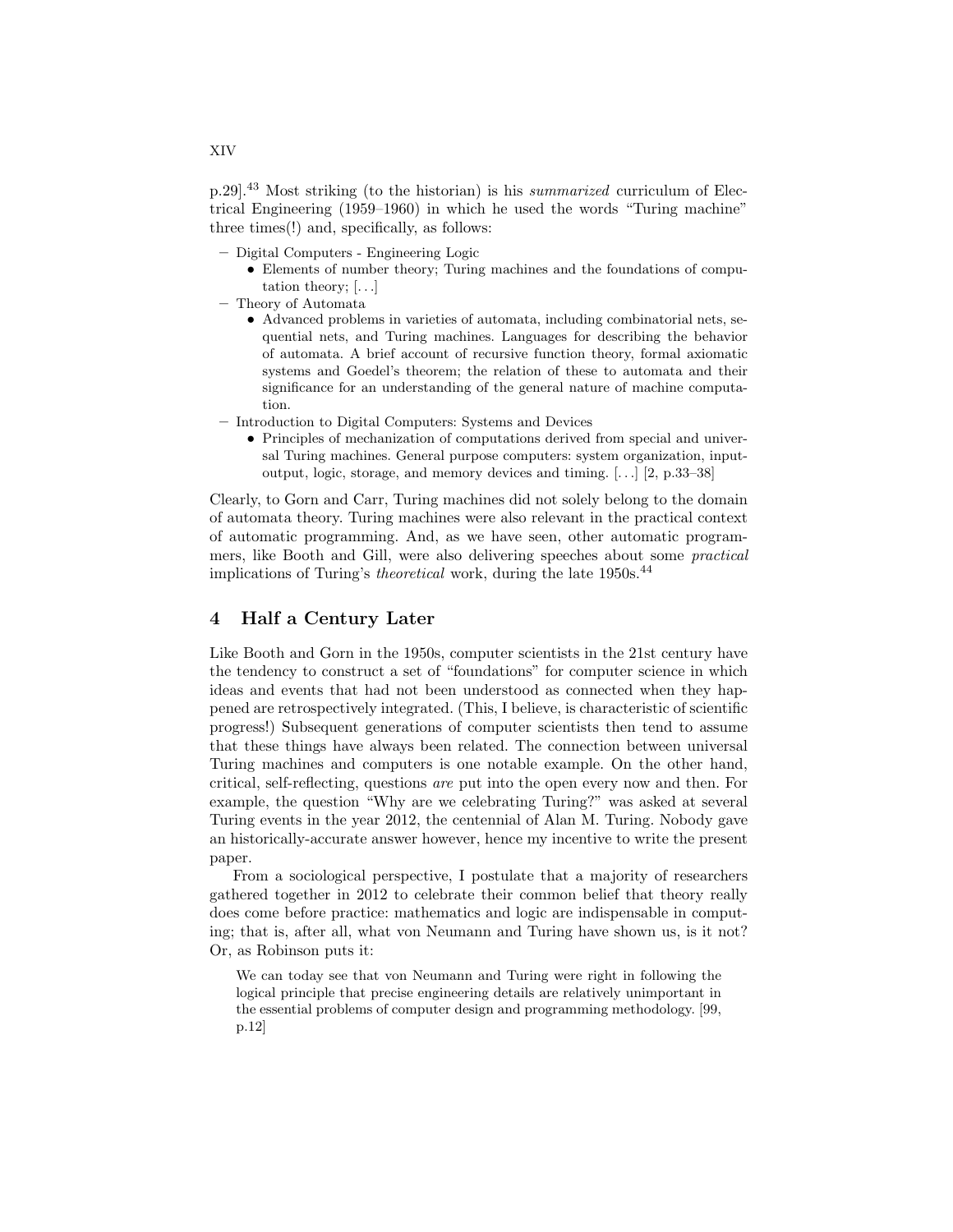Many researchers, including myself, concur with the idea that one should first grasp the logical principles (of, say, a software project) before working out the "engineering" details. But I object when people — and even the community at large — rephrase history in support of their cause. Robinson, for example, also writes that "Turing's 1936 idea had started others thinking" and that "[b]y 1945 there were several people planning to build a universal [Turing] machine." [99, p.10]. But, in fact, most people during the 1940s did not know what a universal Turing machine was, nor had they come across Turing's 1936 paper or a recast version of his work.

Alas, also trained historians have fallen into the trap of merely asserting, rather than proving, Turing's influence on computer building. Lavington, for example, writes in his recent book Alan Turing and his Contemporaries: Building the world's first computers, that

Turning theory into practice proved tricky, but by 1948 five UK research groups had begun to build practical stored-program computers. [66, p.xiii, my emphasis]

All of the designers of early computers were entering unknown territory. They were struggling to build practical devices based on a novel abstract principle — a universal computing machine. It is no wonder that different groups came up with machines of different shapes and sizes, [. . .] [66, p.8, original emphasis]

These words contradict what ironically seems to be Lavington's main thesis: that Turing had almost no direct influence in computer building [66, Ch.8]. A similar, yet more severe, critique holds for Mahoney's entire oeuvre —  $Histories$ of Computing  $[71]$  — which I have presented elsewhere [43].

As the previous examples illustrate, getting Turing's legacy right isn't easy. By hardly mentioning Turing in their joint book, Computer: A History of the Information Machine [25], Campbell-Kelly and Aspray put Turing into the right context. Similar praise holds for Akera's prize-winning book Calculating a Natural World: Scientists, Engineers, and Computers During the Rise of U.S. Cold War Research [8]. (A critical side remark here is that Akera's book is also about computing in general and, as the present article shows, Turing's work did play an important role in this more general setting.) The research of De Mol [75], Olley [92], Priestley [94, 95], Daylight [41, 45], and the promising work in progress by Haigh, Priestley, and Rope all attempt to

- 1. clarify what we today call the "stored program" concept, and/or
- 2. put Turing's and von Neumann's roles into context by explaining what these men *did* do or how their work *did* influence other computing pioneers.

Finally, although Mahoney uncritically documented Turing's legacy [43], he also presented an impressive coverage of the rise of "theoretical computer sci- $\text{ence}^{\sim}$  — a topic that, to the best of my knowledge, has so far only been scrutinized by Mounier-Kuhn [79–82]. Two findings of Mounier-Kuhn that complement the present article are, in brief, that

1. Turing's work, and modern logic in general, only gained importance in French computing during the 1960s, and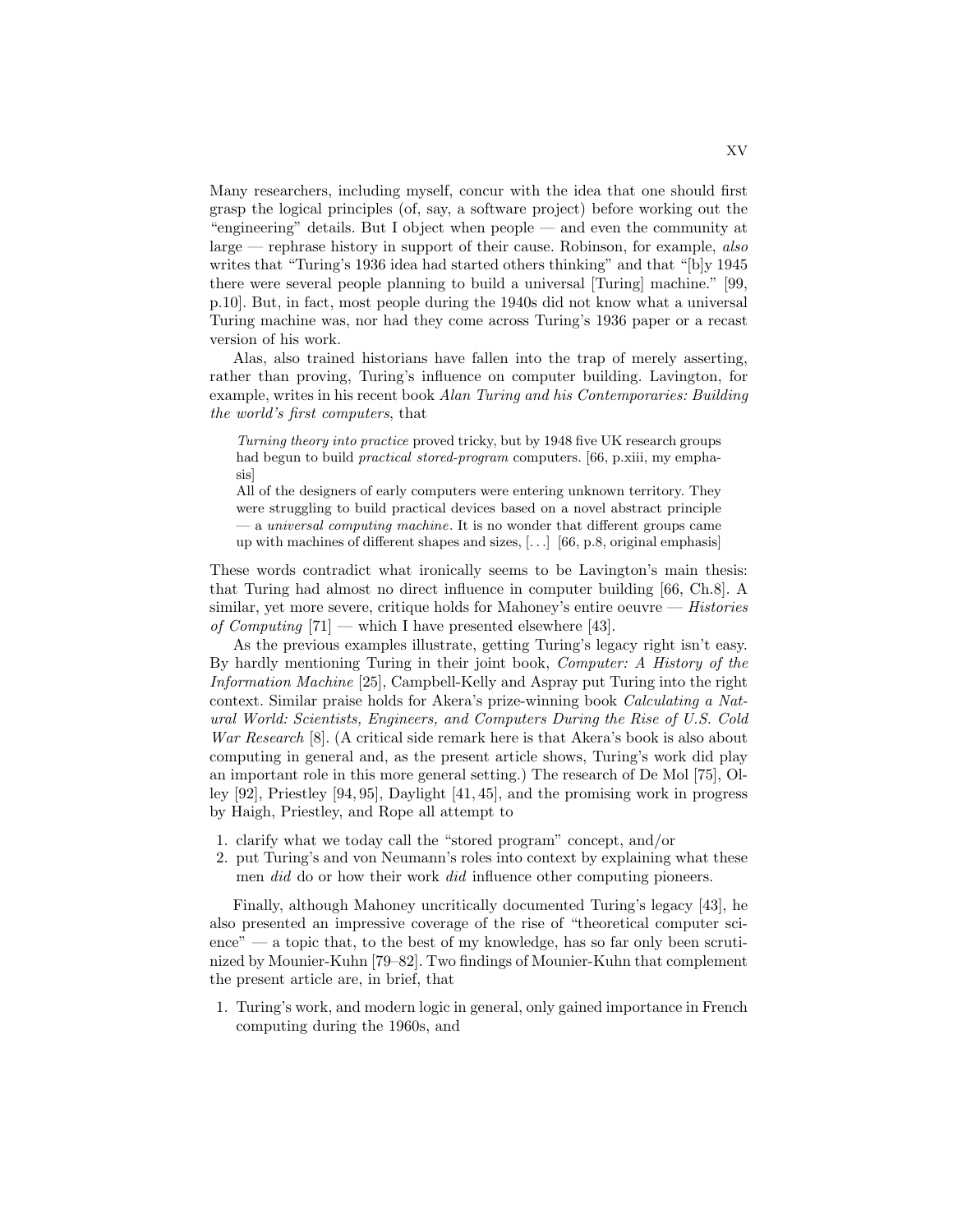2. it is a "founding myth of theoretical computer science" to believe that the "Turing machine" was "a decisive source of inspiration for electronic computer designers" [81].

## 5 Closing Remarks

The existing literature is rather vague about how, why, and when Turing assumed the mantle of "the father of computer science". This article has partially filled that gap by showing that Turing's 1936 paper became increasingly relevant to the influential ACM actors Carr and Gorn around 1955. Alan Perlis's reception of Turing has yet to be documented in future work.

Carr and Gorn were inspired by re-cast versions of Church, Post, and Turing's original writings. These versions included:

- Rosenbloom's 1950 Elements of Mathematical Logic [100],
- Kleene's 1952 Introduction to Metamathematics [64], and
- Markov's 1954 Theory of Algorithms [72].

In the late 1950s, also British automatic programmers, including Booth and Gill, appropriated ideas from Turing's 1936 paper.

All aforementioned men were attracted to the "universal Turing machine" concept because it allowed them to express the fundamental interchangeability of hardware and language implementations (of almost all computer capabilities). Unsurprisingly, insights such as these came during a decade of cross-fertilization between logic, linguistics, and programming technology  $\overline{a}$  a decade in which computing was still a long way from establishing itself as an academically respectable field.

Just like some space cadets, also the reader may have noticed a strong similarity between Weaver's 1949 "interlanguage" or "universal language" on the one hand, and the notion of an intermediate machine-independent programming language on the other hand.<sup>45</sup> Another example of technological convergence is the pushdown store which, as Oettinger explained in his 1961 paper, served a unifying technological role across the domains of automatic programming and machine translation [89].

Understanding the birth of *computer science*  $\frac{1}{1}$  a term which I use here for the first time — amounts to grasping and documenting the technological convergence of the 1950s. On the theoretical side of this convergence, Church's, Turing's, and especially Post's work became increasingly relevant — a topic that concerns the notion of undecidability (see [41, Ch.2]) and which lies outside the scope of the present article. On the practical side, the universal Turing machine played a clarifying role in that it helped some experienced programmers, the space cadets, to grasp the bigger picture of what they had been accomplishing in conformance with the language metaphor  $($ — a metaphor that became well established during the 1950s). To be more precise, the universal Turing machine paved the way for the complementary onion-skin metaphor, thereby allowing the space cadets to view their translation problem (from one language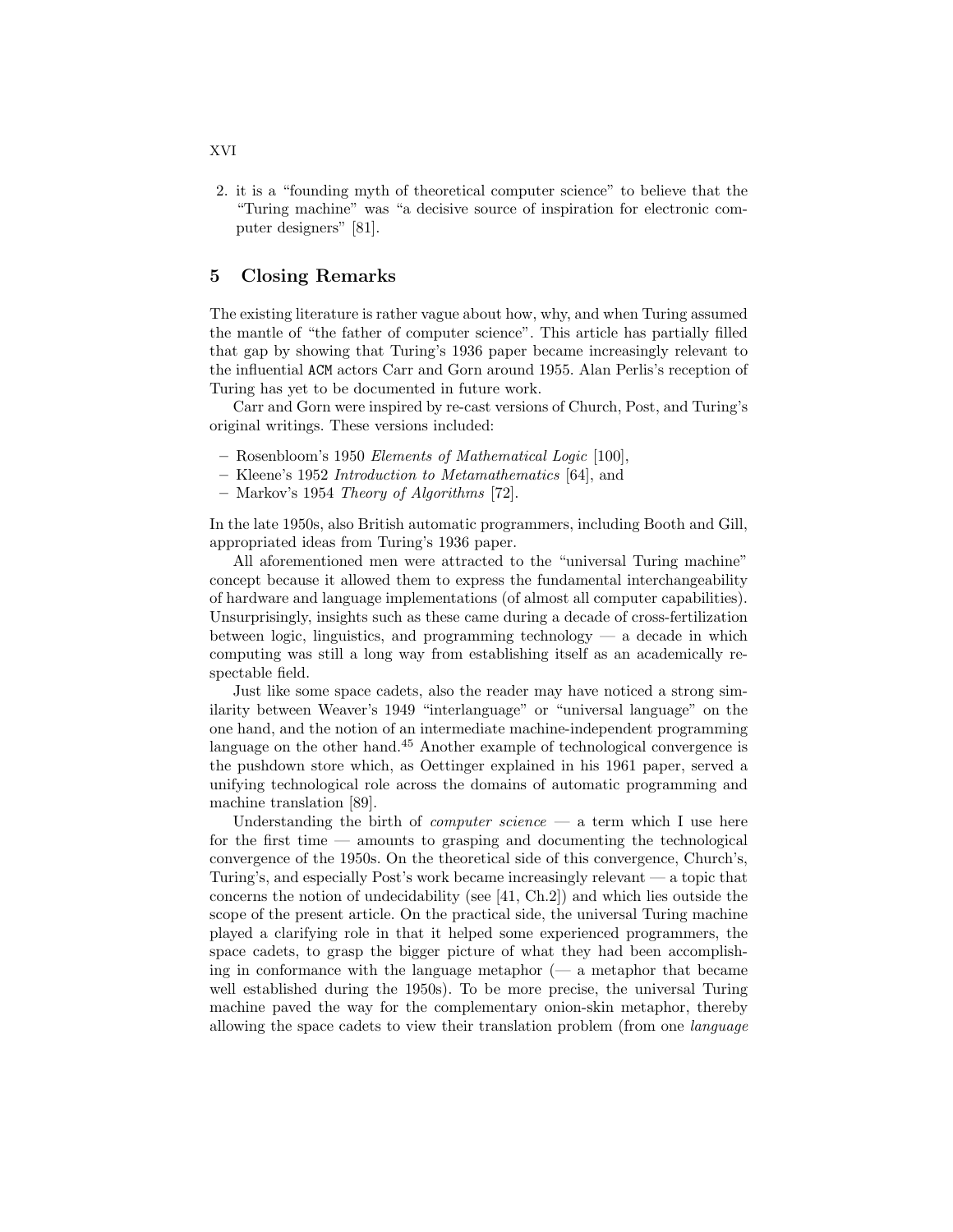into another) in the interrelated, operational, setting of machines. <sup>46</sup> In modern terminology: the programming languages ALGOL 60 and FORTRAN can be viewed as equivalent computational tools to that of a universal Turing machine. From this specific theoretical perspective, it does not matter which programming language or which computer one prefers, they are all equivalent and (to a very large extent) interchangeable.

By the end of the 1950s, two metaphorical seeds had thus been sown for future advances in computer programming. The concepts of language and machine became increasingly interchangeable. Dijkstra in the 1960s, for example, frequently described a layer in his hierarchical designs as either a language or, equivalently, as a machine.<sup>47</sup> The origins of Structured Programming are, in my opinion, firmly rooted in the language metaphor and the onion-skin metaphor [34, Ch.1].

Viewing the universal Turing machine as a mathematical model of a generalpurpose computer — as Booth, Carr, Gill, and Gorn did in the second half of the  $1950s$  — also meant that the *ideal* general-purpose computer was one of *infinite* storage capacity. Nofre et al. appropriately use the words "conceptualization of the computer as an infinitely protean machine" [85, my emphasis] (to describe this transformational point of view) but they do this without mentioning the pivotal role the universal Turing machine played in this regard.<sup>48</sup> Moreover, many historical actors never joined Gorn et al. in viewing computers as infinitely protean machines. Dijkstra, Parnas, and others frequently insisted throughout their careers not to ignore the finiteness of real machinery, even when reasoning abstractly about software.<sup>49</sup>

It was some mathematicians — most notably Carr, Gorn, and Perlis — who in the field of automatic programming tried to seek unifying principles and who advocated making a science. In 1958, for example, Carr explained his desire for "the creation of translators, techniques for using them, and, finally, a theory of such formal translators. [. . .] The development of 'automatic problem solutions' requires formalism, interchangeability of procedures, and computability of languages if it is to become a true discipline in the scientific sense." [27, p.2, my emphasis<sup>[50]</sup>

Carr, Gorn, and Perlis played a large part in helping form and shape the ACM during the 1950s and 1960s. Under the initiative of Oettinger, the ACM chose to honor Turing in 1965. This was well before Turing's secret war work in England came into the open. In other words, Turing's influence was already felt in automatic programming, automata theory, and other research fields before popular books were published about his allegedly significant role in the makings of the first universal computers.

It was Babbage who — rightly or wrongly — was put front and center during the 1950s as the father of the universal computer (cf. Alt [9, p.8]). During the 1950s and 1960s, Turing was never portrayed as the father of the universal computer. Since the 1970s, popular claims have been made, literally stating that Turing is the "inventor of the computer" or "the inventor of the universal computer" — see the romantic accounts of Copeland [32], Davis [36, 37], Dyson [48], Leavitt [67, 68], and Robinson [99] for some typical examples; see Burks's fitting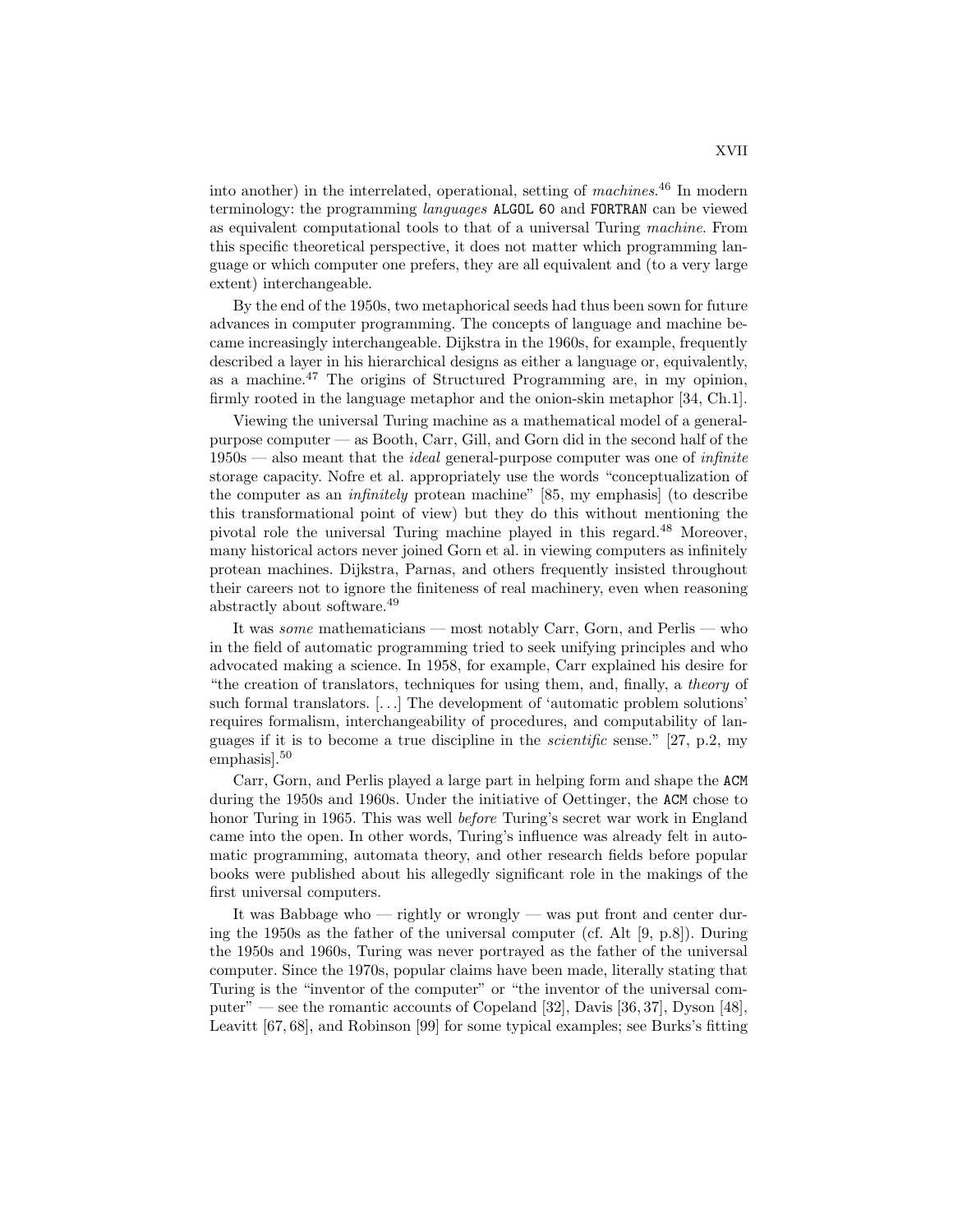rebuttals [23, 24] and van Rijsbergen's and Vardi's sober reflections on Turing's legacy [108, 110].

"What would Turing be doing today if he were still alive?" — a question that was posed multiple times in celebration of Turing's Centennial. He would be countering the now-prevailing belief that he is "the inventor of the computer"!

#### Acknowledgments

I am particularly grateful to Thomas Haigh for his written and oral feedback on multiple drafts of this article, starting in the spring of 2013. I also thank an anonymous reviewer, the editors Liesbeth De Mol and Giuseppe Primiero, and my mentor Gerard Alberts.

## XVIII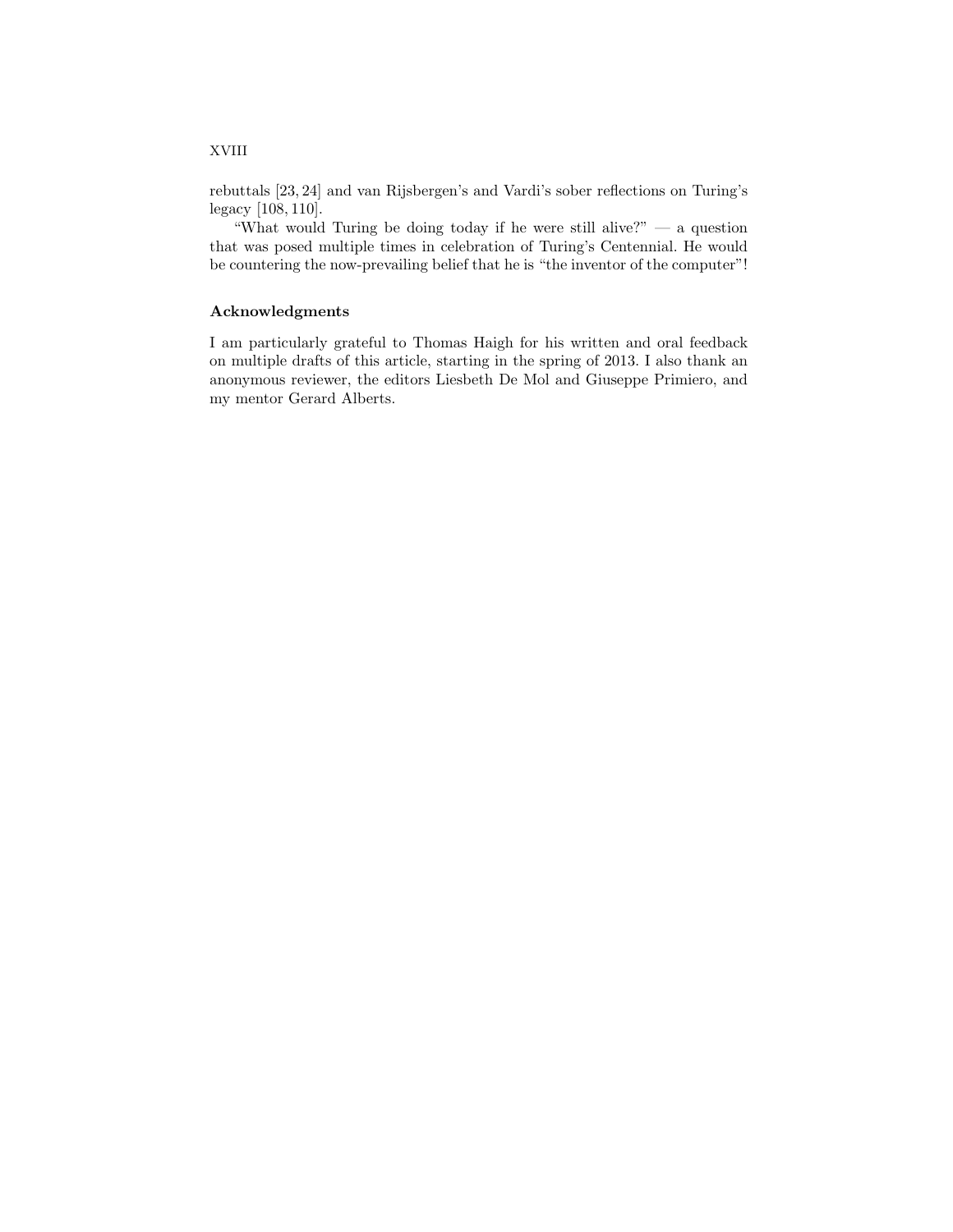# Endnotes

<sup>1</sup>The minutes of that meeting state:

Bright reported that the Program Committee recommends that the National ACM Lecture be named the Allen [sic] M. Turing Lecture. Oettinger moved, seconded by Young that it be so named. Several council members indicated they were not satisfied with this choice. Juncosa suggested we consider a lecture name that is not that of a person. van Wormer moved, seconded by Juncosa to table the motion. The vote was: for-15; opposed-5; abstention-2. [4, p.11, original emphasis]

 ${}^{2}$ Carr was President of the National Council of the ACM in 1957–59, founding editor of Computing Reviews in 1960–62, and member of the Committee for the Turing Award during the second half of the 1960s. Gorn was committee member on programming languages, a Council Member in 1958–68, and Chairman of the Standards Committee in 1962–68. Oettinger was President of the ACM in 1966-68 [7, 26, 69, 84, 90].

<sup>3</sup>The phrase "a large store containing both numbers and instructions" is akin to the terminology used by Andrew & Kathleen Booth in 1956 [20]. The primary sources listed in the bibliography suggest that the Booths, Carr, Gorn, and several other actors did not use the words "stored program" during the first half of the 1950s.

As Mark Priestley notes in his book, A Science of Operations [94], it was the early machines (such as the ASCC and ENIAC) that were described as revolutionary: "It was several years until the first machines based on the stored-program design became operational, and even longer until they were widely available" [94, p.147].

<sup>4</sup>The reader should bear in mind that although I have extensively studied the "Saul Gorn Papers", which also contain a lot of correspondence between Gorn and Carr, the papers do not contain many primary sources of the 1940s and early 1950s. Moreover, I have yet to travel to the Great Lakes in order to study the "Alan J. Perlis Papers" at the Charles Babbage Institute, and the "John W. Carr Papers" and "Arthur W. Burks Papers" at the Bentley Historical Library. In future research I also aspire to cover the work of Maurice Wilkes and Christopher Strachey. Complementary to all this, I have written a chapter for a Dutch book De geest van de computer [46] in which I discuss the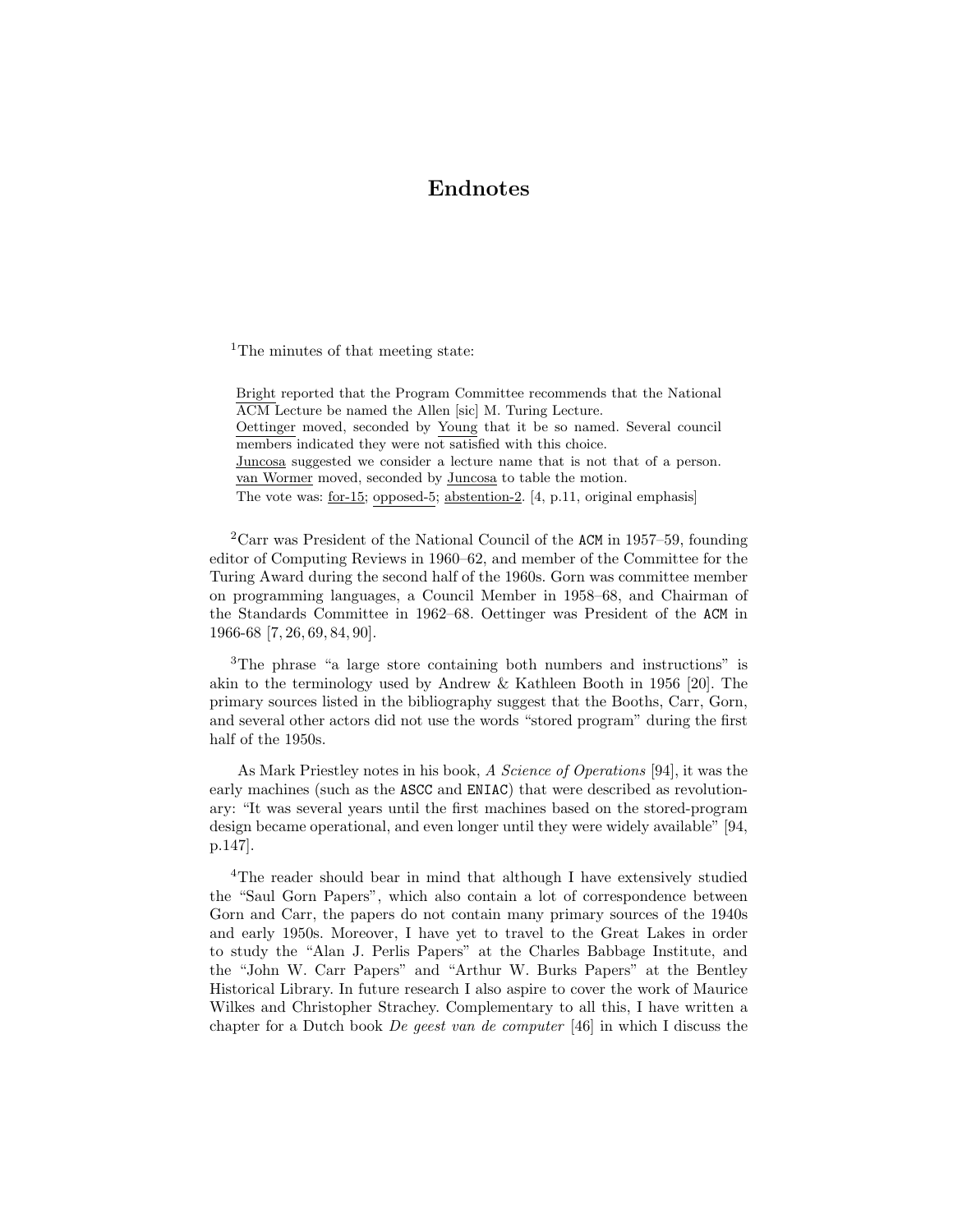accomplishments of the Dutch computer builders Gerrit Blaauw and Willem van der Poel and the programmers Aad van Wijngaarden and Edsger W. Dijkstra.

<sup>5</sup>A complementary history of programming languages is covered in Knuth's 'The Early Development of Programming Languages' [65, Ch.1]. While Carr and Gorn are not mentioned in the main body of Knuth's account, they are key players in the present article.

<sup>6</sup>The words "machine translation" and "automatic language translation" are used interchangeably in this article.

<sup>7</sup>In retrospect, it is safer to restrict the claim that "everybody knew each other" to British and American practitioners. Grace Hopper's 1978 recollection illustrates this point:

I had absolutely no idea of what [the Swiss] Rutishauser, [the German] Zuse, or anyone else was doing. That word had not come over. The only other country that we knew of that was doing anything with the work was Wilkes in England. The other information had not come across. There was little communication, and I think no real communication with Germany until the time of ALGOL, until our first ALGOL group went over there to work with them. I think it's difficult for you in a seminar here to realize a time when there wasn't any ACM, there wasn't any IEEE Computer Society. There was no communication. There was no way to publish papers. [111, p.23]

<sup>8</sup>That "robot", which was of a "certain formal character", could deduce "any legitimate conclusion from a finite set of premises". Weaver adapted McCulloch and Pitts's theorem to mean that "insofar as written language is an expression of logical character", the problem of machine translation is at least solvable in a formal sense [70, p.22].

Neither Weaver nor McCulloch and Pitts explicitly referred to Turing's papers. Moreover, I have given no evidence here to suggest that Weaver was, by 1949, well versed in Turing's theoretical work. Likewise, McCulloch and Pitts's sole, brief, and inadequate reference to a "Turing machine" in one of their concluding remarks suggests that they were not well versed in Turing's theory of computation either. Their sole reference to a "Turing machine" was, strictly speaking, incorrect. In their words:

[E]very net, if furnished with a tape, scanners connected to afferents, and suitable efferents to perform the necessary motor-operations, can compute only such numbers as can a [universal] Turing machine [74].

Nevertheless, an indirect link between Weaver's research agenda on machine translation and Turing's 1936 notion of a universal machine had been established by 1949, even though Turing's work had yet to really surface in both linguistics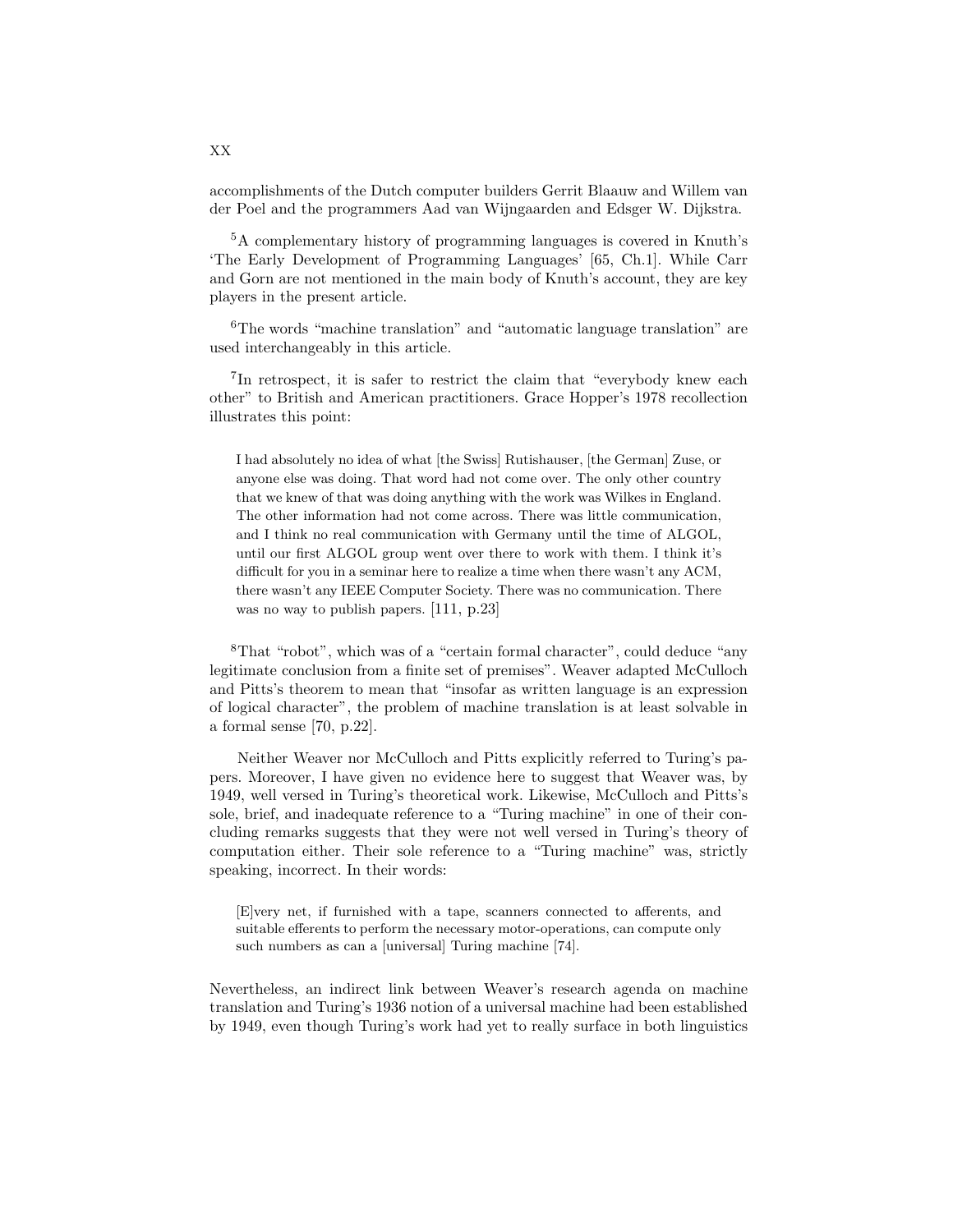and computing. For example, no reference was made to Turing, Post, and the like in the comprehensive 1955 book Machine Translation of Languages [70].

<sup>9</sup>For a good understanding of the connection between McCulloch & Pitts's 1943 paper and von Neumann's work on the EDVAC, see Akera [8, p.118–119] and Burks [23, p.188] in conjunction.

 $10Bv$  1946 Turing had become well aware of the fact that his 1936 notion of a universal machine could, essentially, serve as a mathematical model of a general purpose computer [60, p.4,6][95, p.76]. Turing, von Neumann, and their close associates may well have been the only people to have seen this connection during the 1940s. It was by presenting his 1950 paper, in which he devoted a section to 'The Universality of Digital Computers', that Turing gradually changed the common perception among some of his contemporaries, including Wilkes and Oettinger [95, p.79,84][94, p.152–153].

During the 1950s, a continually increasing number of computer practitioners began to view a universal Turing machine as a mathematical model for a generalpurpose computer that was based on the principle of a large store containing both numbers and instructions. The practitioners included computer designers, switching theorists, and logicians — such as Willem van der Poel, Edward F. Moore, and Hao Wang [41, Ch.2]. Moore, for example, wrote in 1952 that a universal Turing machine "can, loosely speaking, be interpreted as a completely general-purpose digital computer" [78, p.51].

<sup>11</sup>Bar-Hillel was moreover coming to the conclusion that "even machines with learning capabilities [. . .] will not be able to become fully autonomous, highquality translators" [14, p.9].

<sup>12</sup>Likewise, no mention of Turing was made in the comprehensive 1971 book Computer Structures: Readings and Examples [16] (— I thank David L. Parnas for bringing this book to my attention). Turing's involvement with computer building was popularized later, by Randell (1973), Hodges (1983), Robinson (1994), Davis (2000), Dyson (2012), and others [97, 59, 99, 37, 48]. David Kahn's 1967 book The Codebreakers [62] did not cover much about Turing either  $(-1)$ thank Vinton G. Cerf for bringing this book to my attention.)

<sup>13</sup>Contrast this with George Dyson's claim that Booth saw von Neumann's computer project at Princeton as the practical implementation of both Babbage's and Turing's ideas [48, p.132]. For further scrutiny of Dyson's book Turing's Cathedral, I refer to my review [42].

<sup>14</sup>In modern terminology: Most computer designers who considered using a small instruction set did *not* do this in connection with practically realizing a universal Turing machine. An exception in this regard, other than Turing himself, was the successful Dutch computer builder Willem van der Poel. In his 1952 design of his ZERO computer, van der Poel did refer to Turing's theoretical 1936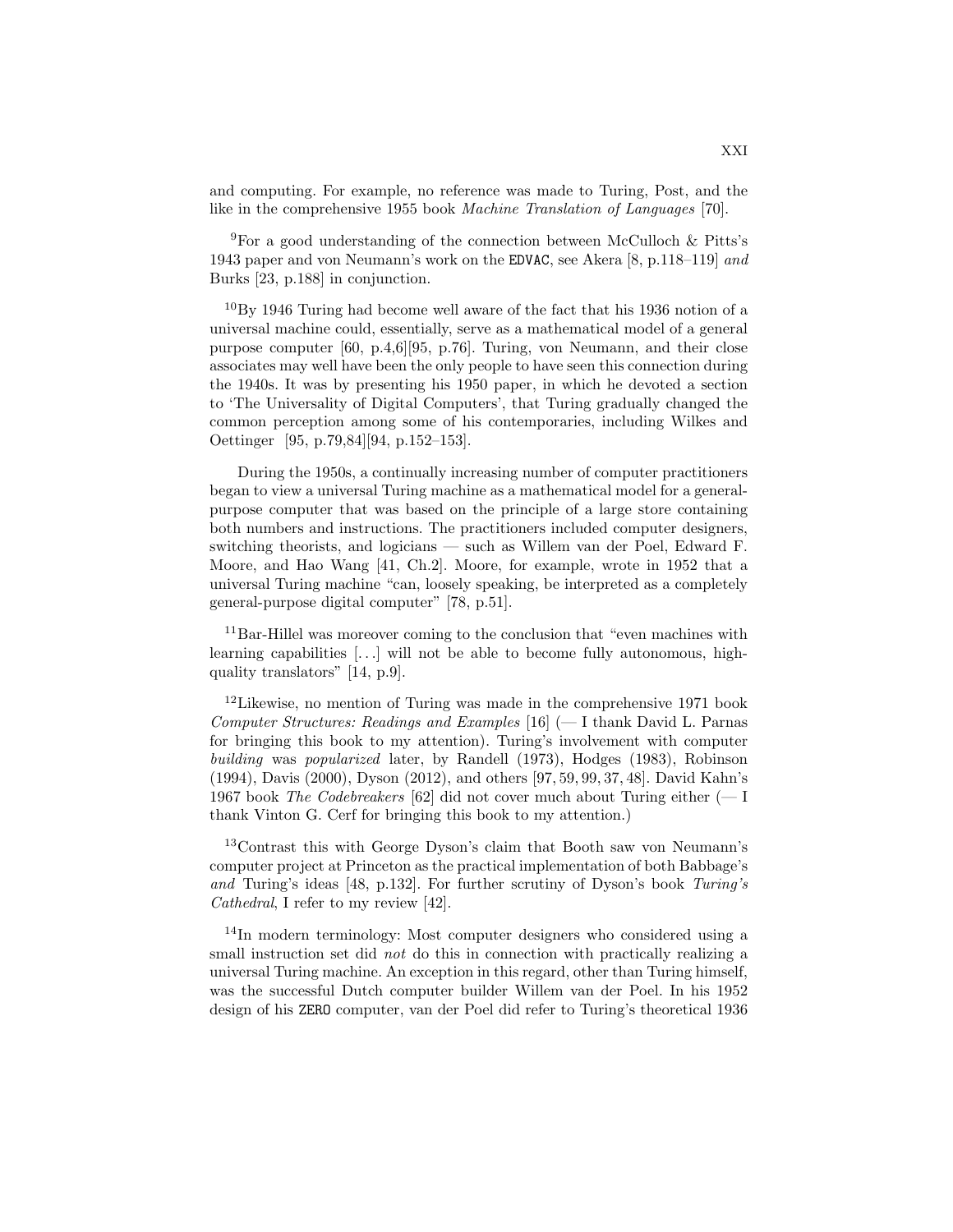notion of universality in connection to the ZERO's arithmetical unit. Van der Poel sought the most simple computer that was still universal in Turing's theoretical sense [106, p.376]. He elaborated this principle in his Ph.D. dissertation [107]. For brief accounts, see De Mol & Bullynck [76] and Daylight [45]. An extensive account is forthcoming [46].

<sup>15</sup>Several chapters in Bowden's 1953 book Faster than Thought [21] honored Babbage in a similar manner. Chapter 8 on the ACE also made a connection between Turing and Womersley's computer building aspirations on the one hand, and Turing's 1936 paper on the other hand. But, as the "Türing Machine" entry on page 414 indicates, the vast majority of computer builders — and practitioners in general — did not read Turing's 1936 paper, let alone grasp it's practical implications (cf. [41]).

<sup>16</sup>I thank Thomas Haigh for making this correction.

<sup>17</sup>So far, my exposition aligns well with one of Akera's main claims — namely that

[a]side from the relative ease by which a program could be set up on such a system, the major aim of [EDVAC's] design was to reduce the amount of hardware by severely limiting the machine's parallelism. [8, p.115–116]

<sup>18</sup>A discussion of von Neumann's own writings lies outside the scope of this article. I speculate that he knew that a store was not a necessary condition (nor a sufficient condition) for realizing a practical version of a universal Turing machine (cf. endnote 14 in [41, p.202]). Or, as Allan Olley befittingly puts it, "the stored program [computer] is not the only way to achieve [what was later called] a Turing complete machine" [92]. The terms "Turing" and "completeness" were in use by 1965 (cf. J.G. Sanderson [102]).

Von Neumann was in a position to see that the universal Turing machine was a mathematical model of his IAS computer, the EDVAC, and the ENIAC. There is no primary sources supporting the popular belief that he thought he was building the first practical realization of a universal Turing machine. Priestley has drawn very similar conclusions in his recent book [94, p. 139, 147–148]. More important then is Akera's observation that von Neumann was embarking on a "formal theory of automata"  $-$  a theory which pertained to "machines capable" of modifying their own programs" [8, p.119]. And, just to be clear, the ability to modify its own programs is not a prerequisite to practically realizing a universal Turing machine.

<sup>19</sup>An erasable store was *not* a necessary condition (nor a sufficient condition) for realizing a practical version of a universal Turing machine — a fact known to the mathematical logician Hao Wang in  $1954$  who  $\frac{did}{\text{ }}$  ponder about these theoretical issues [41, p.21].

XXII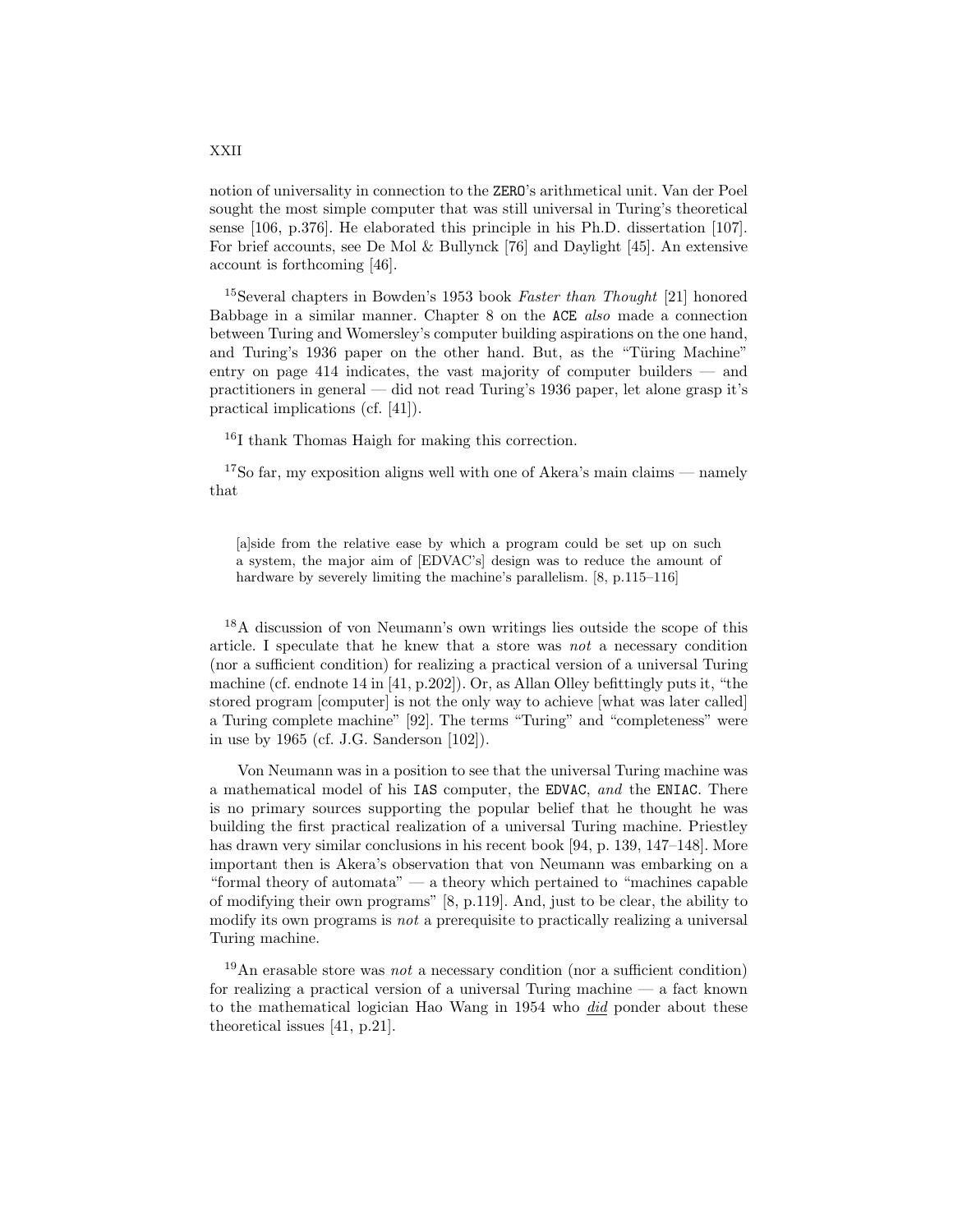$^{20}$ From a *sociological* perspective, it is interesting to compare and contrast Hopper's words with the following words made by Andrew Appel in 2012:

[Appel, 27 minutes and 44 seconds into his talk:] The machines we use today are von-Neumann machines. And von Neumann was quite clearly influenced by Turing in building universal machines with a finite-state control and infinite tape. Really the only difference is that the infinite tape is random access rather than linear access. So von-Neumann machines are what we now call computers. The Harvard architecture in which the program is not stored in the memory of the computer; well, we saw a quotation from Howard Aiken [in the previous talk by Martin Davis [38] — a quotation which Davis repeatedly uses to ridicule Aiken and which I object to in my book [41, Ch.8]]. By the 90s, when you called something a Harvard architecture, you meant that the program was stored in a memory but in a read-only memory because nobody would even imagine that you could have a computer program that wasn't even representable as bits. [11]

Both Hopper and Appel were using the historical actor "Howard Aiken" and "history" in general to make a case for their own research aspirations. I view Hopper as a pluralist; in her 1978 keynote address, she repeatedly encouraged a multitude of programming styles as opposed to "trying to force" every practitioner into "the pattern of the mathematical logician":

[Hopper:] I'm hoping that the development of the microcomputer will bring us back to reality and to recognizing that we have a large variety of people out there who want to solve problems, some of whom are symbol-oriented, some of whom are word-oriented, and that they are going to need different kinds of languages rather than trying to force them all into the pattern of the mathematical logician. A lot of them are not. [111, p.11, my emphasis]

I view Appel as a unifier; that is, as a theoretically-inclined researcher who seeks unifying principles to further his research. Appel's 2012 address was all about the importance of mathematical logic in computing and thus, unsurprisingly, about Turing and von Neumann's allegedly important roles in the history of the computer.

 $21$ An anonymous reviewer is quite right in noting that the words "In my eyes" run the risk of judging Carr's work in anticipation of later ways of thinking. To rectify this, I include this footnote as a disclaimer (which has another, intended, effect than simply removing the quoted words from the narrative).

 $22$ While it was common practice to refer to the "universal language of mathematics" and while it was customary to associate a language with machine code, as in the words "machine language", it was in 1954 still uncommon to describe the pseudo code of a computer as a "language". Brown and Car did consistently do this in their joint paper (— Backus and Herrick came in a close second at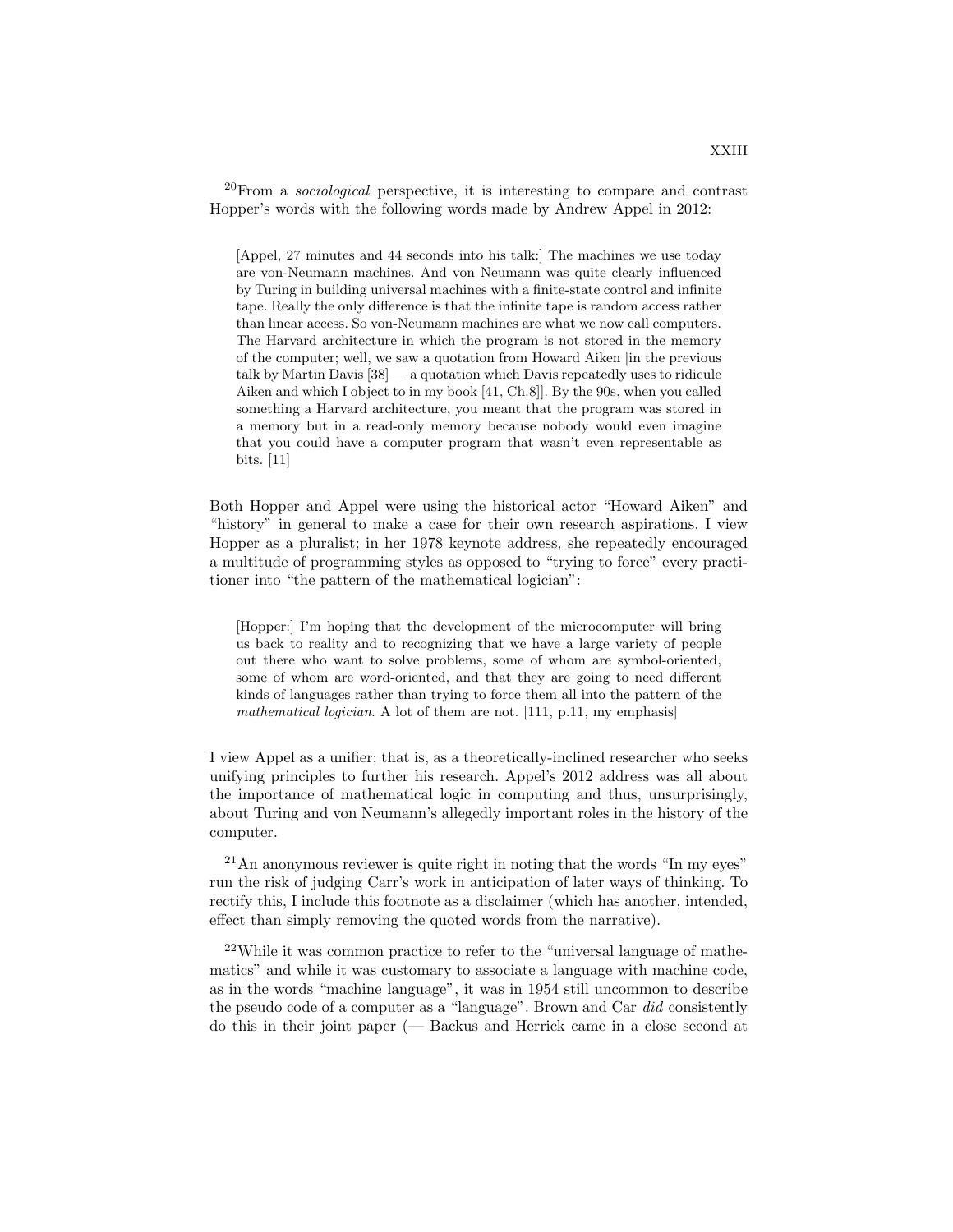that same symposium). And, as Nofre et al. point out, the words "programming language" in fact only entered the computing arena during the mid-1950s [85].

Nofre et al. state that by the early 1950s the translation from a mathematical language to machine language had already "become a central metaphor used to make sense of the activity of programming". They then refer to an illustration made by Hopper, an illustration in which a robot translates "Language X" into "Language A", but it should also be stressed that this illustration dates from October 1958. No evidence has been provided that Hopper described X as a language in 1954.

<sup>23</sup>Nofre et al. describe the origins of the idea of a universal code, going back to C.W. Adams of MIT in 1951.

 $^{24}$ Note that Gorn made this implication at a time when computer storage was limited.

<sup>25</sup>As the 1950s progressed, Carr and Gorn refined their expositions. For example, "compilers" did "not absolutely require their machines to possess common storage of instructions and the data they process" but they were "considerably simpler when their machines" did have this property [55, p.254, my emphasis].

<sup>26</sup>This fourth requirement, by itself, already indicates quite strongly that Carr and Gorn were not pursuing logical minimalism `a la Turing and van der Poel (cf. De Mol & Bullynck [76]).

<sup>27</sup>These properties were sufficient (but *not* necessary) for realizing a practical version of a universal Turing machine. Note, again, that I am making the theoretical connection here instead of the historical actors. Carr and Gorn had the knowledge to defer this conclusion themselves, but I conjecture that they were not reasoning along these lines at all, during the first half of the 1950s (and possibly throughout their whole careers).

<sup>28</sup>Machines that were not based on the principle of common storage of numbers and instructions were instructed differently than those that did possess loop control. The Swiss numerical analyst Rutishauser, for example, used (a modification of) Zuse's Z4 machine through part of the 1950s, a machine that did not possess loop control. Although more research on Rutishauser is required, it is already interesting to note here that only by 1963 did he see the need to program recursively in his field of numerical analysis [101] (see also [39, 41]).

 $29$ That is, in the finitist terms set forth by "intuitionist mathematicians such as Kronecker, Brouwer, and Weyl" [54].

<sup>30</sup>Some of Gorn's 1955 insights were later published in his 1957 paper [55].

 $31$  For Gorn, infinite memory represented the simplest case of analysis. This was similar to Curry's reasoning (cf. [33] [1, p.65]) and unlike van der Poel's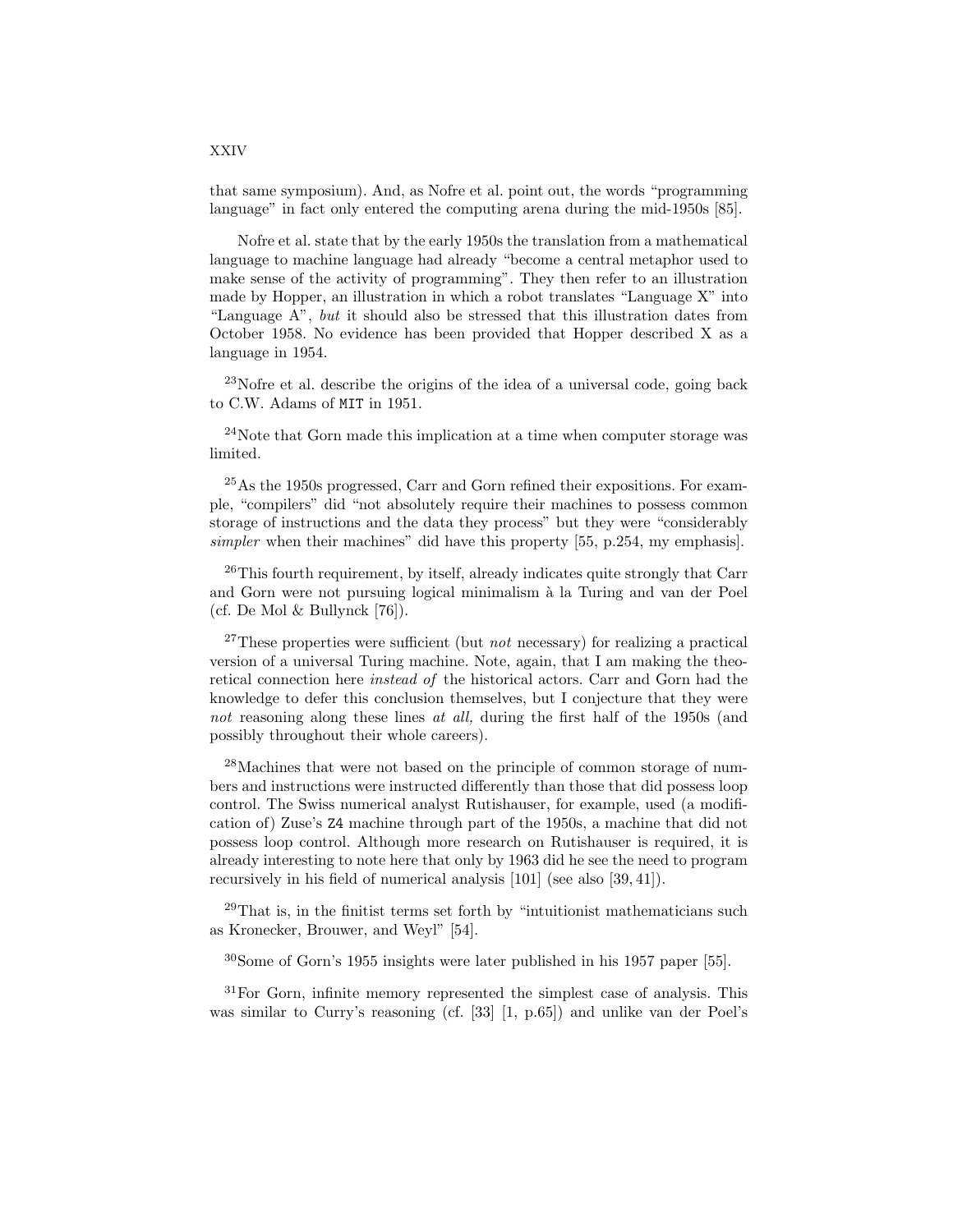insistence to view results from mathematical logic solely in the setting of finite machines (cf. [45, 107]).

<sup>32</sup>Besides Gorn in 1956, also Berkeley in 1958 discussed the importance of machines that have "loop control", and hence "think", compared to the "nonthinking machines" [19, p.5]. Contrast these observations with Akera's claim that the historiographical interest in the "stored-program concept" really only started around 1964 with the emergence of theoretical computer science [8, p.120].

<sup>33</sup>Notice that Gorn excluded the "older machines", such as the ENIAC. He was implicitly referring to all loop controlled computers and to the principle of a common store in particular. According to Gorn, those machines provided the flexibility for the development of a universal code.

<sup>34</sup>Moreover, note that Gorn's recognition was, strictly speaking, incorrect. We know, today, that also many of the "older machines" were "Turing complete" as well. For example, it suffices to "wire in" the program of a universal Turing machine and then represent any (to-be-simulated) Turing machine program, along with working store, on punched paper tape — tape which serves both as input and output for the calculation at hand. It is not a theoretical obstacle that the punched holes cannot be removed (cf. [41, p.22]).

An anonymous reviewer has commented that

[E]ven if ENIAC was later identified as being Turing complete, the important historical thing is that the first machines to be thought of as Turing complete, and to inspire the integration of Turing's work into the growing field of computer science, were modeled on EDVAC.

This assessment by the reviewer seems fair with regard to Gorn's career. I have not given evidence to suggest that the claim holds in its general form; i.e., that it holds for other actors like von Neumann, van der Poel, Turing, and Wang. I would not be surprised if von Neumann did connect the ENIAC to Turing's 1936 universal machine around 1945, thereby (partially) contradicting the reviewer's comment in its general form.

In this regard I also present Priestley's words which I think nicely summarize a complementary part (of the total discussion):

None of the writings originating from the Moore School group mention a logical or theoretical rationale for the introduction of the stored-program concept. It remains a possibility, of course, that the idea was suggested by von Neumann's knowledge of Turing's work, but even if that was so, its inclusion in the design was justified by practical, not theoretical, arguments. A logical pedigree for the idea would not, on its own, have been sufficient to ensure its incorporation in the design without a detailed examination of its engineering implications. [94, p. 138–139]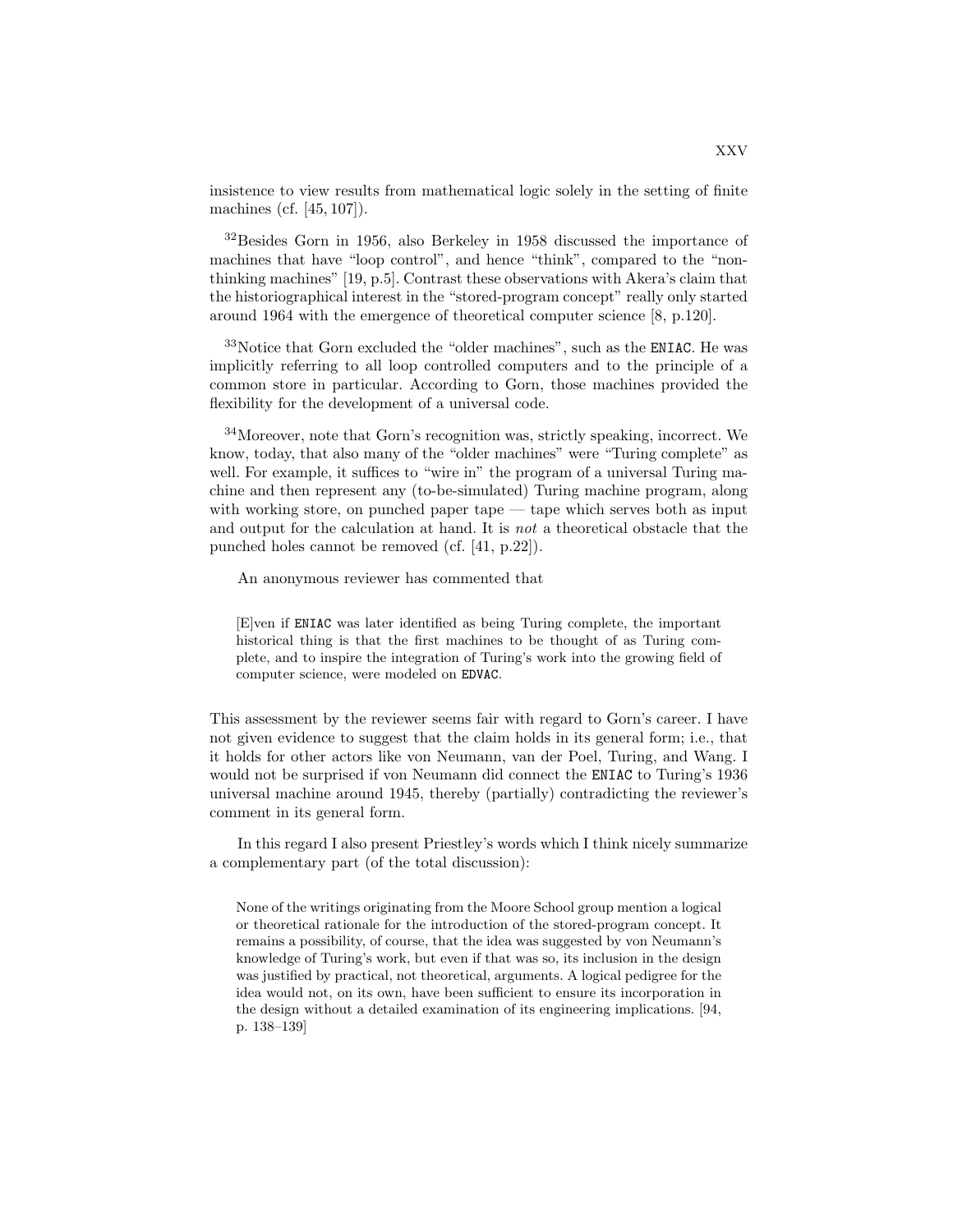#### XXVI

I conjecture that von Neumann knew that both the ENIAC and the EDVAC were "Turing complete" and he knew that this insight had no immediate practical relevance on his computer-*building* aspirations.

 $35$ Thanks in no small part to the writings of Burks (cf. [41, p.25]).

<sup>36</sup>Gorn continued by stating that the as yet ill-defined, universal command language is "probably, in terms of mathematical logic" equivalent with "the class of expressions obtainable by 'general recursive definitions"'. In the early 1960s, the recursive-function theorist Henry Gordon Rice substantiated Gorn's hunch by making an explicit connection between ALGOL 60's computational power and the class of general recursive functions [41, Ch.8]. Important to note here is that, once again, the theoretical insights came after programming practice.

<sup>37</sup>Post's work was, together with Davis's 1958 book [35], also largely responsible for the advent of "decision procedures" [28, p.223, 225] in automatic programming, automata theory, and mathematical linguistics in general  $-$  a topic that lies outside the scope of this article but which is very relevant to understanding the emergence of (what many people seem to call) "theoretical" computer science.

It was researchers in computational linguistics (like Chomsky, Bar-Hillel, and especially Perles and Shamir) and soon-to-be-called theoretical computer scientists (like Rabin, Scott, Ginsburg, and Rice) who demonstrated a thorough reception of Turing's work and especially Post's "correspondence problem" during the late 1950s and 1960s (see e.g. [15, 50, 96]).

<sup>38</sup>Note that some of these insights were already several years old. I am discussing Carr's 1959 work here because I have yet to come across much of his earlier writings.

 $39$ Turing's 1936 paper and his follow-up correction [103, 104] were reprinted in Appendix One of the proceedings [52].

 $^{40}I$  conjecture that Turing never viewed his 1936 paper from this angle  $$ i.e., that he was not (and did not want to be) a space cadet — and that Booth and other space cadets did not completely grasp Turing's work. On the one hand, of course, that is exactly where the force of Turing's theory lies; it helped some researchers — and, more importantly, practitioners working in or with industry — to see the wood for the trees in unanticipated ways. On the other hand, many practitioners were not really helped by Turing's work: there is no evidence suggesting that if Turing had not existed, that these practitioners would then have been doing something else. Many advocates of various programming languages knew that these languages were equivalent. Several languages were implemented by translating into another competing language. The real issue was their suitability for human use. (— I thank Parnas for discussing this matter with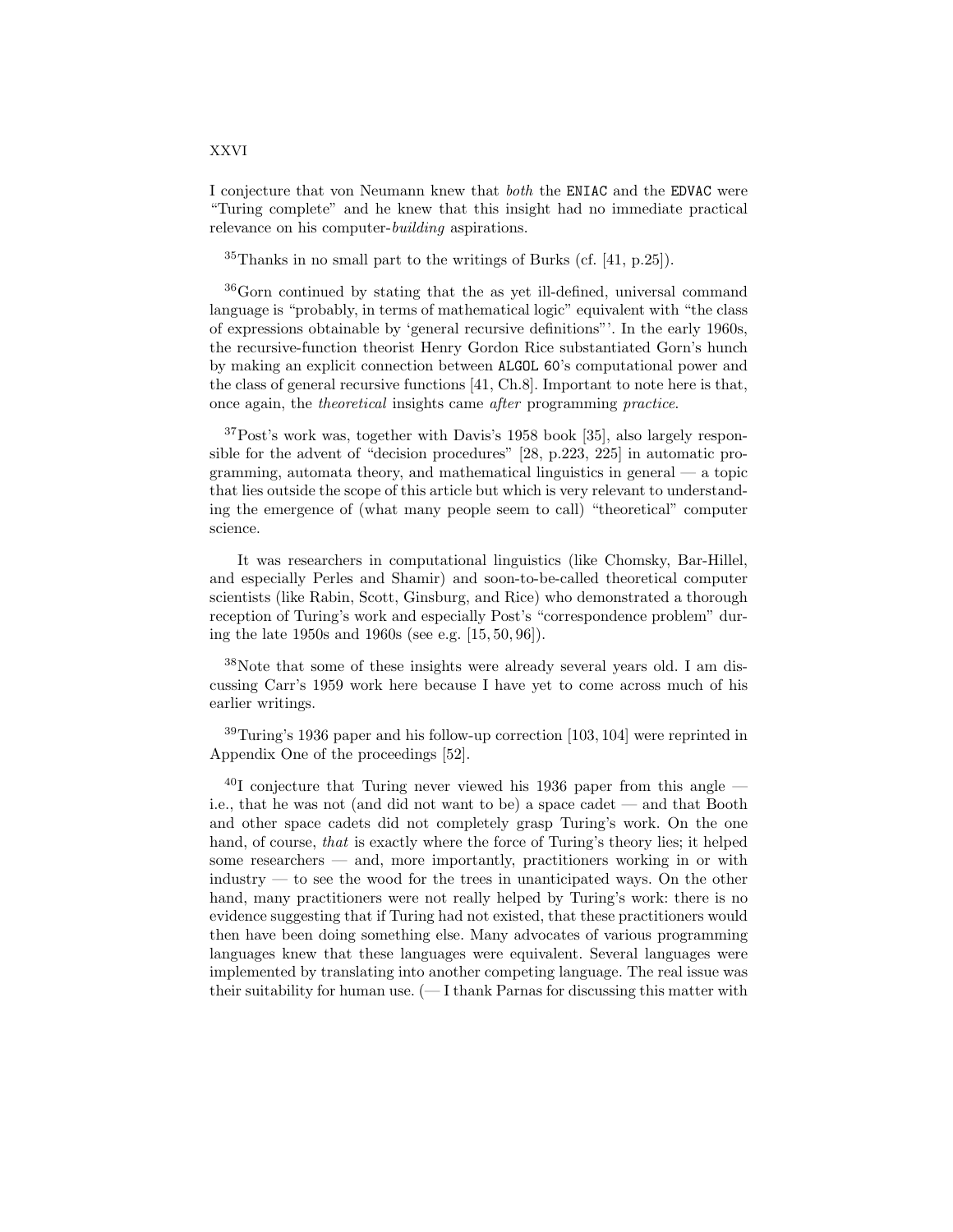me.) Having said that, I now refer to Robert Bemer's experience with equivalent languages. In 1957 he wrote:

Although the ultimate in language does not exist yet, we can console ourselves meanwhile with compatible (as against common) language. There is much current evidence that existing algebraic languages are all mappable into one another by pre-processors. [17, p.115][85]

Bemer's words make me conclude that some researchers were in need of a solid, theoretical, unifying principle, such as the universal Turing machine or the universal programming language ALGOL. Others were satisfied with experimental evidence. My conclusion here is merely another way of expressing my respect for the *multitude* of personal styles in tackling technical problems  $(-a)$  topic that I have discussed at length with Peter Naur [40]). Unsurprisingly, it was the theoretically-inclined space cadets (like Carr, Gorn, and Perlis) who talked about some implications of Turing's work during the 1950s.

 $^{41}$ In line with Nofre et al. [85], I am introducing the word "metaphor" here instead of the historical actors. Nofre et al. elegantly discuss the origins of the metaphor, going back to postwar cybernetics and Stibitz's role in 1947 in this regard. I take gentle issue with their supposition that the language metaphor had become a central metaphor in the computer programming arena by the early 1950s. Carr and his space cadets were few in number, exactly because they took the language metaphor seriously.

 $^{42}$ Regardless of whether Gill was the first to articulate the onion-skin metaphor, it should at least not go unnoticed here that hierarchical design would become a hot research topic in later years. In what I take as support for my narrative, Priestley's 'The Invention of Programming Languages' [94, Ch.8] suggests that (i) men like Turing (1951), Wilkes (1952), and others understood the idea of "an interpretive routine enabling one machine to simulate another" and that (ii) in later years, Booth, Gill, and others associated the universal Turing machine concept with interpreters for high level programming languages [94, p.191–192].

<sup>43</sup>Gorn's technical reports from the 1960s and onwards were all about: Chom- $\text{sky} - \text{Algol} - \text{Turing} - \text{Gödel} - \text{Wang} - \text{Carry} - \text{Carnap} - \text{Quine} - \text{Carnap} - \text{Carnap} - \text{Carnap} - \text{Carnap} - \text{Carnap} - \text{Carnap} - \text{Carnap} - \text{Carnap} - \text{Carnap} - \text{Carnap} - \text{Carnap} - \text{Carnap} - \text{Carnap} - \text{Carnap} - \text{Carnap} - \text{Carnap} - \text{Carnap} - \text{Carnap} - \text{Carnap} - \text{Carnap} - \text$ Rosenbloom —  $\ldots$  and so on.

 $^{44}$ There are other examples. Philip R. Bagley, for instance, connected the Universal Computer-Oriented Language (UNCOL) to Turing's work. I take his understanding of Turing's work to be weak (and without much practical significance to him), as his words from 1960 partially indicate:

If UNCOL can express the basic computing steps required by a [universal] Turing machine, then since all present-day computers are equivalent to [finite realizations of universal] Turing machines, it can lay claim to being "universal" from the standpoint of computation alone. [. . .] The limitation of UNCOL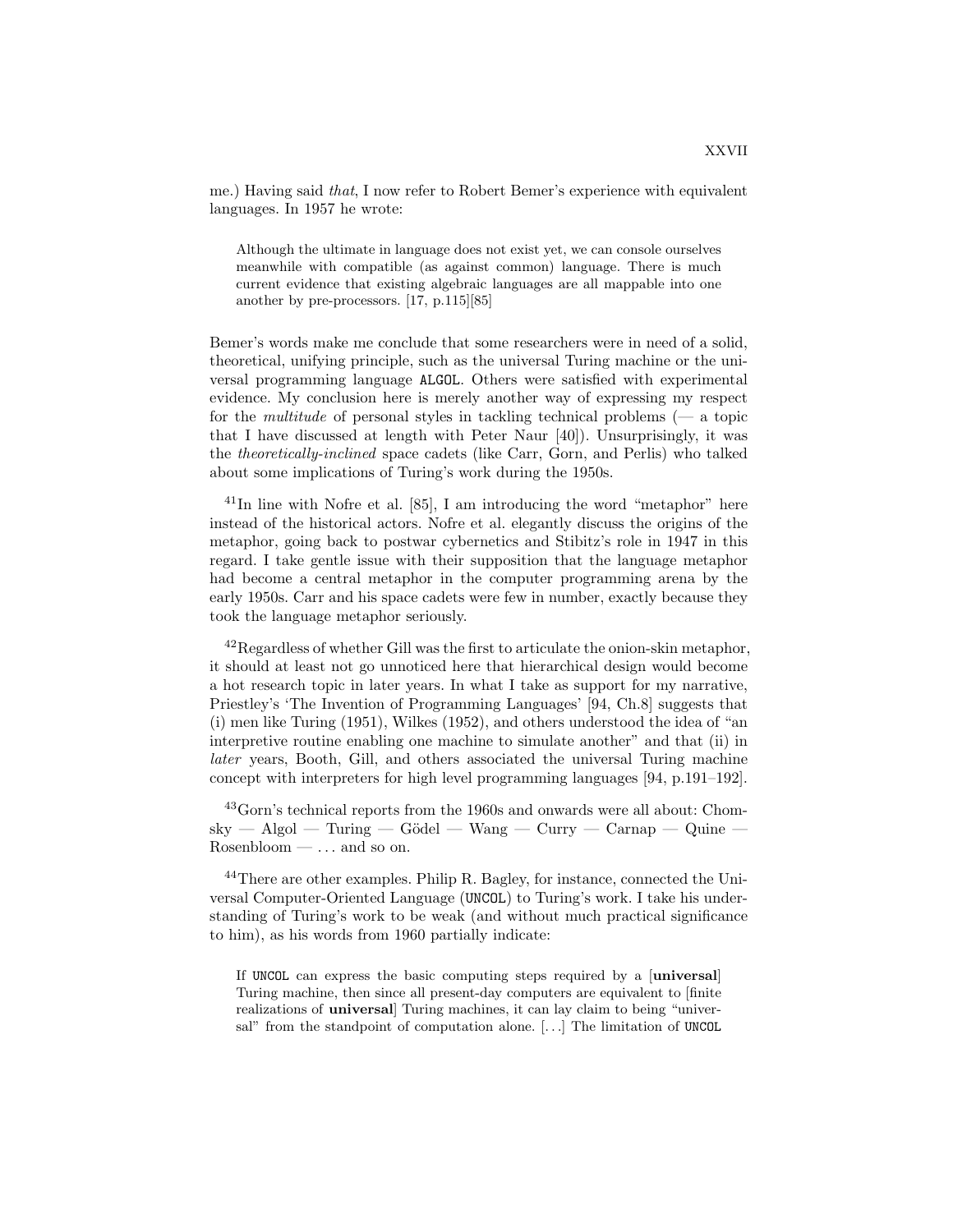#### XXVIII

that we are really concerned with is whether or not we can achieve tolerable efficiency of execution  $[...]$  [13, p.21] [See also [12]]

<sup>45</sup>Weaver supported the idea of an indirect route: translate from the source language into an as yet undiscovered universal language and then translate from that language into the target language [70, p.2,23]. Likewise, Dijkstra (and others) supported a two-step translation of the universal programming language ALGOL 60. First, translate the ALGOL 60 program into an intermediate machine-independent object language. Second, process the obtained object program by an interpreter (which is written in the machine code of the target computer) [41, p.68]. Also UNCOL was based on this principle, which was

the design of a universal, intermediate language, independent of specific hardware but similar in character to machine languages, as a bridge over the growing gap between problem oriented languages (POLs) and machine languages (MLs). [3, p.2, my emphasis]

<sup>46</sup>In other words: not only did the space cadets associate the machine with a "machine language" and the pseudo code with a "programming language", they also began to view the programming language as a machine. Both metaphors together led to hierarchical decompositions of software and hardware in which each level was characterized as both a machine and a language (cf. [46]).

<sup>47</sup>Already in 1962, Dijkstra wrote: "machine and language are two faces of the same coin" [47, p.237]. Likewise, van Wijngaarden wrote: "we rather see the language as a machine" [109, p.18].

<sup>48</sup>Nofre et al. furthermore state that "two prominent senses of the notion of universality emerged" during the 1950s; namely, the idea of "machine-independence" and "a sense connecting directly with the universality of the notations of science, and in particular mathematical notation". Two more prominent senses of universality can now be mentioned, namely the idea of a universal Turing machine and a sense connected directly or indirectly with the universality of Weaver's interlanguage.

<sup>49</sup>I thank Parnas for discussing this matter with me. See also my subsequent blog post on this topic [44].

<sup>50</sup>I thank Gerard Alberts for bringing this quote to my attention.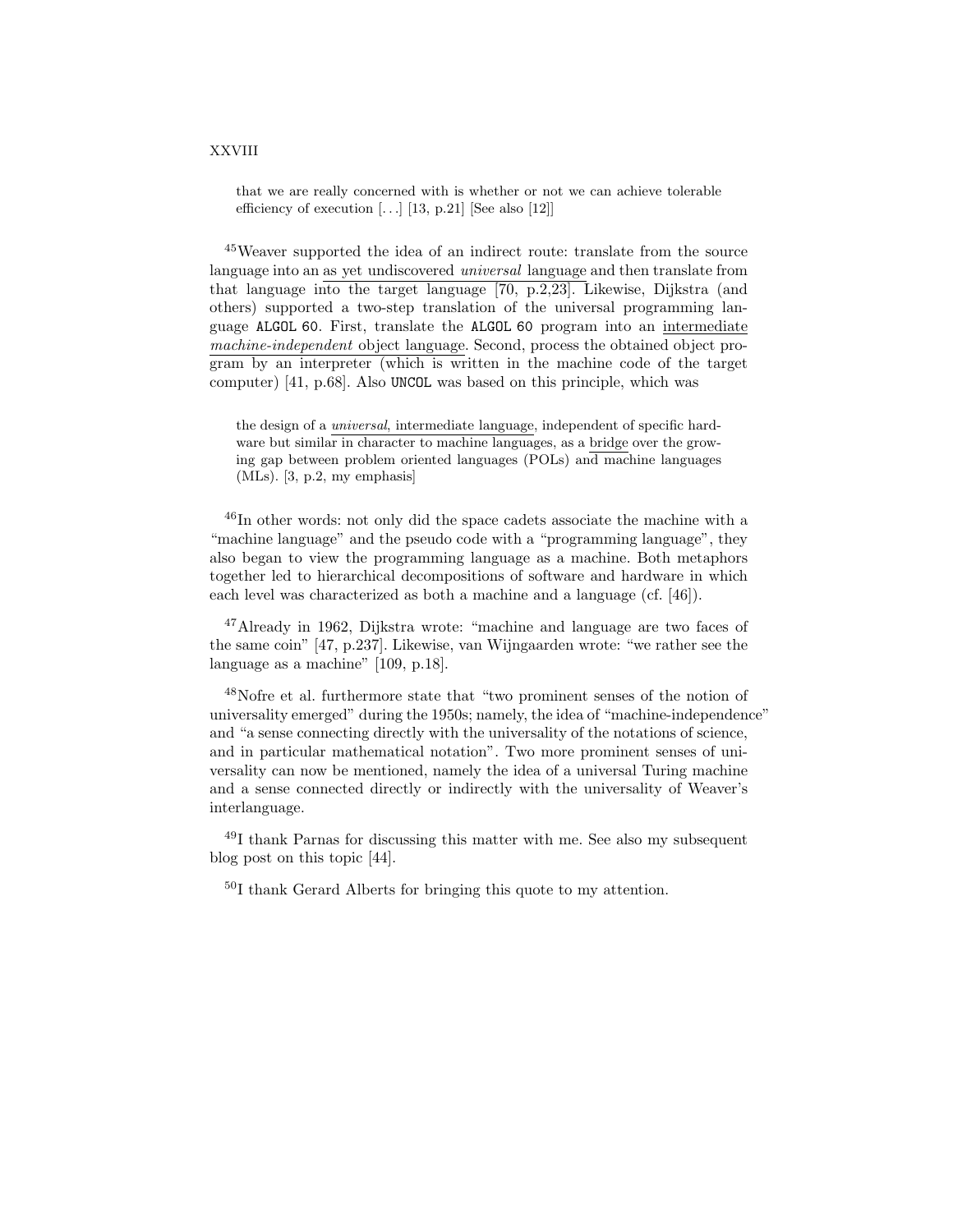## References

- 1. Symposium on Advanced Programming Methods for Digital Computers Washington, D.C., June 28,29, 1956, 1956. Available from the "Saul Gorn Papers" from the University of Pennsylvania Archives (unprocessed collection): UPT 50 G671 Box 43.
- 2. University of Pennsylvania Computer Activity Report: July 1, 1959 December 31, 1960. Technical report, Office of Computer Research and Education, 1960. Available from the "Saul Gorn Papers" from the University of Pennsylvania Archives (unprocessed collection): UPT 50 G671 Box 39.
- 3. UNCOL Committee Report. From the Charles Babbage Institute collections, May 1961. Thanks to David Nofre for giving me a copy of this letter.
- 4. ACM Council Meeting, 27 August 1965. Available from the "Saul Gorn Papers", the University of Pennsylvania Archives (unprocessed collection).
- 5. ACM Council Meeting, 29 April 1966. Available from the "Saul Gorn Papers", the University of Pennsylvania Archives (unprocessed collection).
- 6. ACM Council Meeting, 29 August 1966. Available from the "Saul Gorn Papers", the University of Pennsylvania Archives (unprocessed collection).
- 7. A. Akera. Anthony Oettinger interview: January 10–11, 2006. In ACM Oral History interviews, 2006.
- 8. A. Akera. Calculating a Natural World: Scientists, Engineers, and Computers During the Rise of U.S. Cold War Research. MIT Press, 2007.
- 9. F.L. Alt. Electronic Digital Computers: Their Use in Science and Engineering. Academic Press, 1958.
- 10. F.L. Alt. Archaeology of computers reminiscences, 1945–1947. Communications of the ACM, 15(7):693–694, 1972.
- 11. A. Appel. Turing, Gödel, and Church at Princeton in the 1930s. YouTube: www.youtube.com/watch?v=kO-8RteMwfw. Presentation at the Turing Centennial Celebration at Princeton, 10–12 May 2012.
- 12. P.R. Bagley. Letter to Mort Bernstein. From the Charles Babbage Institute collections, June 1960. Thanks to David Nofre for giving me a copy of this letter.
- 13. P.R. Bagley. Letter to the SHARE UNCOL Committee and other interested parties, 26 May 1960. From the Charles Babbage Institute collections, May 1960. Thanks to David Nofre for giving me a copy of this letter.
- 14. Y. Bar-Hillel. Language and Information: Selected Essays on their Theory and Application. Addison-Wesley Publishing Company, Inc. and the Jerusalem Academic Press Ltd, 1964.
- 15. Y. Bar-Hillel, M. Perles, and E. Shamir. On formal properties of simple phrase structure grammars. Zeitschrift für Phonetik, Sprachwissenschaft und Kommunikationsforschungr Phonetik, Sprachwissenschaft und Kommunikationsforschung, 14:143–172, 1961.
- 16. C. Gordon Bell and A. Newell. Computer Structures: Readings and Examples. McGraw Hill, 1971.
- 17. R.W. Bemer. The status of automatic programming for scientific problems. In F.C. Bock, editor, The Fourth Annual Computer Applications Symposium, October 24–25, 1957, pages 107–117. Armour Research Foundation, 1958.
- 18. E.C. Berkeley. Giant Brains, or Machines That Think. Wiley, New York, 1949.
- 19. E.C. Berkeley. Memorandum for the Association for Computing Machinery Committee on the Social Responsibilities of Computer Scientists. Technical report, October 1958. Available from the "Saul Gorn Papers" from the University of Pennsylvania Archives (unprocessed collection): UPT 50 G671 Box 3.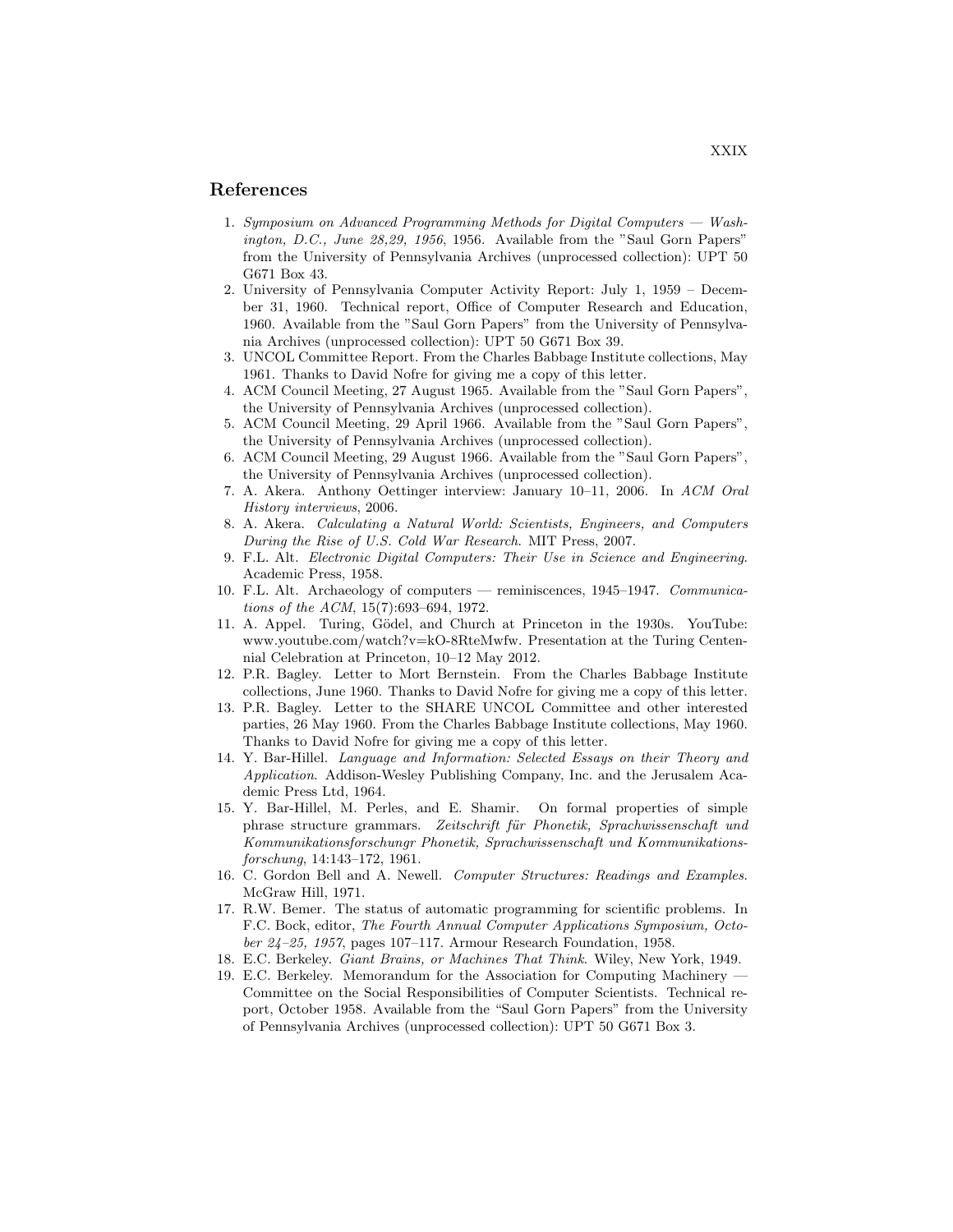- 20. A.D. Booth and K.H.V. Booth. Automatic Digital Calculators. Butterworths Scientific Publications, 2nd edition edition, 1956.
- 21. B.W. Bowden, editor. Faster Than Thought: A Symposium on Digital Computing Machines. Pitman, 1953.
- 22. J. Brown and J.W. Carr, III. Automatic programming and its development on the MIDAC. In Symposium on Automatic Programming for Digital Computers, pages 84–97, Washington D.C., May 1954. Office of Naval Research, Department of the Navy.
- 23. A.W. Burks. Turing's theory of infinite computing machines (1936–1937) and its relation to the invention of finite electronic computers (1939–1949). In Theory and Practical Issues on Cellular Automata. Springer, 2001.
- 24. A.W. Burks. The invention of the universal electronic computer—how the Electronic Computer Revolution began. Future Generation Computer Systems, 18:871–892, 2002.
- 25. M. Campbell-Kelly and W. Aspray. Computer: A History of the Information Machine. Basic Books, 1996.
- 26. J.W. Carr. Inaugural presidential address. Presented at the meeting of the Association, August 1956.
- 27. J.W. Carr. Computing Programming and Artificial Intelligence. Ann Arbor, University of Michigan, Summer 1958. An intensive course for practicing scientists and engineers: lectures given at the University of Michigan.
- 28. J.W. Carr. Programming and coding. In E.M. Grabbe, S. Ramo, and D.E. Wooldridge, editors, Handbook of Automation, Computation, and Control: Computers and Data Processing, volume 2, chapter 2. John Wiley and Sons, Inc., 1959.
- 29. N. Chomsky. Transformational Analysis. PhD thesis, University of Pennsylvania, 1955.
- 30. N. Chomsky. Three models for the description of language. I.R.E. Trans. on Information Theory, IT-2, 1956.
- 31. N. Chomsky. Syntactic Structures. The Hague/Paris: Mouton, 1957.
- 32. B. Jack Copeland. Turing: Pioneer of the Information Age. Oxford University Press, 2012.
- 33. H.B. Curry. On the composition of programs for automatic computing. Memorandum 9806, Silver Spring, Maryland: Naval Ordnance Laboratory, 1949.
- 34. O.-J. Dahl, E.W. Dijkstra, and C.A.R. Hoare. Structured Programming. Academic Press, London - New York - San Francisco, 1972.
- 35. M. Davis. Computability and Unsolvability. McGraw-Hill, 1958.
- 36. M. Davis. Mathematical logic and the origin of modern computers. In R. Herken, editor, The Universal Turing Machine - A Half-Century Survey. Oxford University Press, 1988. Originally in: Studies in the History of Mathematics. Mathematical Association of America, 1987, pages 137-165.
- 37. M. Davis. The Universal Computer: The Road from Leibniz to Turing. Norton, 1st edition, 2000.
- 38. M. Davis. Universality is ubiquitous. YouTube: www.youtube.com/watch?v=ZVTgtODX0Nc, May 2012. Presentation at the Turing Centennial Celebration at Princeton, 10–12 May 2012.
- 39. E.G. Daylight. Dijkstra's rallying cry for generalization: the advent of the recursive procedure, late 1950s – early 1960s. The Computer Journal, March 2011. doi: 10.1093/comjnl/bxr002.
- 40. E.G. Daylight. Pluralism in Software Engineering: Turing Award Winner Peter Naur Explains. Lonely Scholar, October 2011. www.lonelyscholar.com.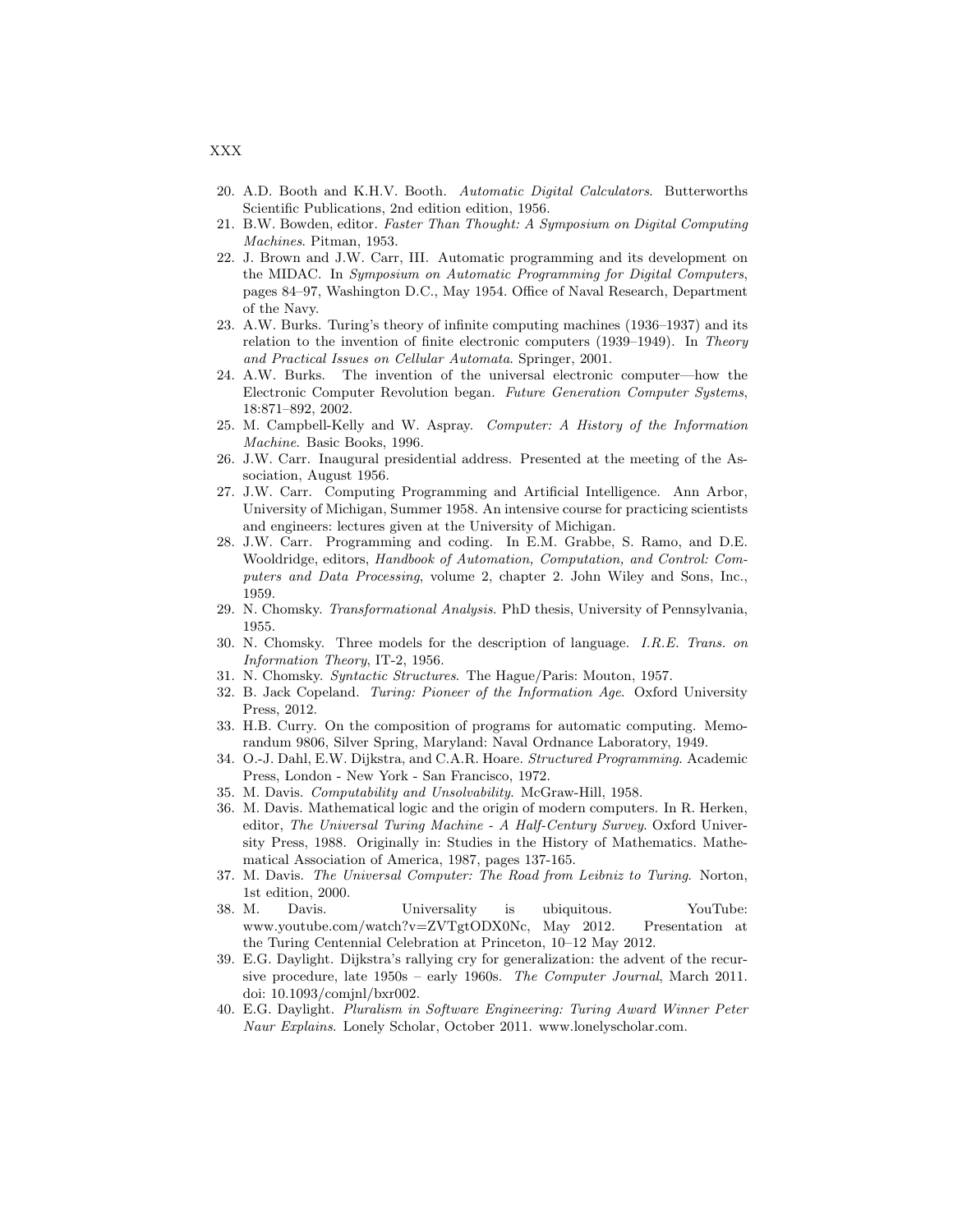- 41. E.G. Daylight. The Dawn of Software Engineering: from Turing to Dijkstra. Lonely Scholar, 2012. www.lonelyscholar.com, ISBN 9789491386022.
- 42. E.G. Daylight. A Hard Look at George Dyson's Book "Turing's Cathedral: the Origins of the Digital Universe". In Turing in Context II, 2012. Lecture available on video: www.dijkstrascry.com/presentations.
- 43. E.G. Daylight. On Mahoney's Accounts of Turing. Blog post: www.dijkstrascry.com/Mahoney, 20 August 2013.
- 44. E.G. Daylight. Strachey vs. Dijkstra :: Infinite vs. Finite. Blog post: www.dijkstrascry.com/infinite, 29 March 2013.
- 45. E.G. Daylight. Turing's 1936 Paper and the First Dutch Computers. CACM blog post: http://cacm.acm.org/blogs/blog-cacm/167012-turings-1936-paper-and-thefirst-dutch-computers/fulltext, 19 August 2013.
- 46. E.G. Daylight. De kern van de zaak. In De Geest van de Computer. To appear. English translation to appear.
- 47. E.W. Dijkstra. An attempt to unify constituent concepts of serial program execution. In Proceedings of the Symposium Symbolic Languages in Data Processing, pages 237–251, New York and London, 1962. Gordon and Breach Science Publishers.
- 48. G. Dyson. Turing's Cathedral: The Origins of the Digital Universe. Penguin Books, 2012.
- 49. U. Erlingsson, Y. Younan, and F. Piessens. Low-level software security by example. In Handbook of Information and Communication Security, pages 633–658. Springer, 2010.
- 50. S. Ginsburg and H. Gordon Rice. Two families of languages related to ALGOL. pages 350–371, 1961.
- 51. V.E. Giuliano and A.G. Oettinger. Research on automatic translation at the Harvard Computation Laboratory. In Information processing: proceedings of the International Conference on Information Processing. Unesco, Paris, 1959.
- 52. R. Goodman, editor. Annual Review in Automatic Programming I: Papers read at the Working Conference on Automatic Programming of Digital Computers held at Brighton,  $1-3$  April 1959. Pergamon Press, 1960.
- 53. S. Gorn. Planning universal semi-automatic coding. In Symposium on Automatic Programming for Digital Computers, pages 74–83, Washington D.C., May 1954. Office of Naval Research, Department of the Navy.
- 54. S. Gorn. Real solutions of numerical equations by high speed machines. Technical Report 966, Ballistic Research Laboratories, October 1955. Available from the "Saul Gorn Papers" from the University of Pennsylvania Archives (unprocessed collection).
- 55. S. Gorn. Standardized programming methods and universal coding. Journal of the ACM, July 1957. Received in December 1956.
- 56. S. Gorn. Common programming language task, final report: Report of the work in the period 1 May 1958 to 30 June 1959. Technical Report AD59UR1, July 31 1959. Available from the "Saul Gorn Papers" from the University of Pennsylvania Archives (unprocessed collection): UPT 50 G671 Box 39.
- 57. S. Gorn and W. Manheimer. The electronic brain and what it can do. Science Research Associates, Inc., 1956.
- 58. E.M. Grabbe, S. Ramo, and D.E. Wooldridge, editors. Handbook of Automation, Computation, and Control: Computers and Data Processing, volume 2. John Wiley and Sons, Inc., 1959.
- 59. A. Hodges. ALAN TURING: The Enigma. Burnett Books, 1983.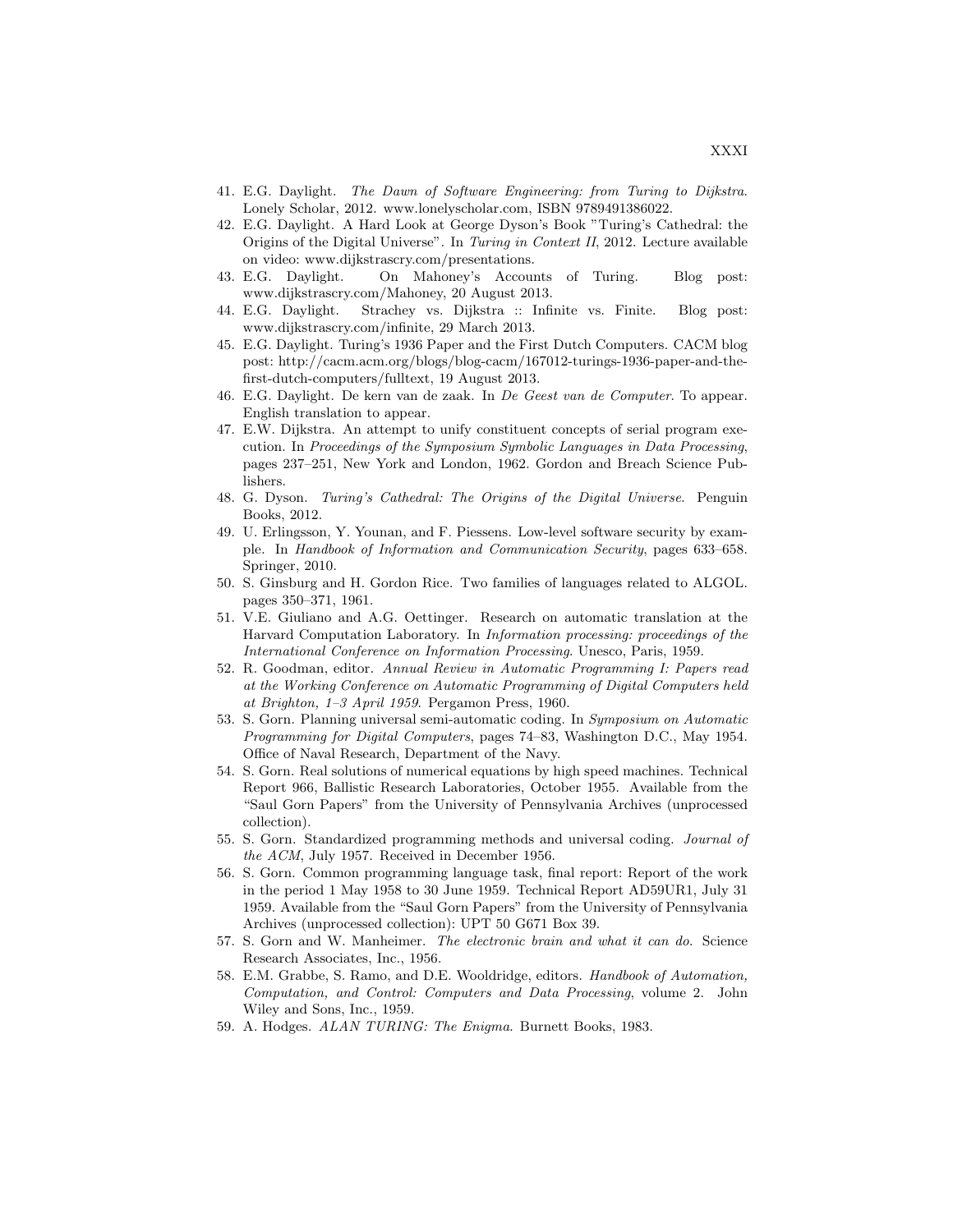#### XXXII

- 60. A. Hodges. Alan Turing: the logical and physical basis of computing. British Computer Society, 2007. http://www.bcs.org/ewics.
- 61. Yu. I. Ianov. On the equivalence and transformation of program schemes. Doklady Aka. Nauk S.S.S.R., 113:39–42, 1957.
- 62. D. Kahn. The Codebreakers: The Story of Secret Writing. The Macmillan Company, 1967.
- 63. L.V. Kantorovich. On a mathematical symbolism convenient for performing machine calculations. Doklady Aka. Nauk S.S.S.R., 113:738–741, 1957.
- 64. S.C. Kleene. Introduction to Metamathematics. Van Nostrand, 1952.
- 65. D.E. Knuth. Selected Papers on Computer Languages. CSLI, 2003.
- 66. S. Lavington, editor. Alan Turing and his Contemporaries: Building the world's first computers. bcs, 2012.
- 67. D. Leavitt. The Man Who Knew Too Much: Alan Turing and the Invention of the Computer. Atlas Books, 2006.
- 68. D. Leavitt. Alan Turing, l'homme qui inventa l'informatique. Dunod, 2007.
- 69. J.A.N. Lee. Computer pioneers. IEEE Computer Society Press, 1995.
- 70. W.N. Locke and A.D. Booth, editors. Machine Translation of Languages. The Technology Press of The Massachusetts Institute of Technology and John Wiley & Sons, Inc., New York, 1955.
- 71. M.S. Mahoney. Histories of Computing. Harvard University Press, 2011.
- 72. A.A. Markov. Theory of Algorithms. Academy of Sciences of the USSR, 1954.
- 73. J. Martin-Nielsen. 'This war for men's minds': the birth of a human science in Cold War America. History of the Human Sciences, 23.(5):131–155, 2010.
- 74. W.S. McCulloch and W. Pitts. A logical calculus of the ideas immanent in nervous activity. Bull. math. Biophys., pages 115–133, 1943.
- 75. L. De Mol. Doing mathematics on the ENIAC. Von Neumann's and Lehmer's different Visions. In E. Wilhelmus and I. Witzke, editors, Mathematical practice and development throughout History, pages 149–186. Logos Verlag, Berlin.
- 76. L. De Mol and M. Bullynck. A short history of small machines. In CiE 2012 How the World Computes, 2012.
- 77. L. De Mol, M. Bullynck, and M. Carle. Haskell before Haskell. Curry's contribution to a theory of programming. In Programs, Proofs, Processes, Computability in Europe 2010, volume 6158 of LNCS, pages 108–117, 2010.
- 78. E.F. Moore. A simplified universal Turing machine. Proc. ACM, September 1952.
- 79. P. Mounier-Kuhn. Comment l'informatique devint une science. La Recherche, (465):92–94, June 2012.
- 80. P. Mounier-Kuhn. Computer Science in French Universities: Early Entrants and Latecomers. Information & Culture: A Journal of History, 47(4):414–456, November – December 2012.
- 81. P. Mounier-Kuhn. Logic and Computing in France: A Late Convergence. In AISB/IACAP World Congress 2012 — History and Philosophy of Programming, 2012.
- 82. P. Mounier-Kuhn. Algol in France: From Universal Project to Embedded Culture. IEEE Annals of the History of Computing, To Appear.
- 83. D. Nofre. Unraveling Algol: US, Europe, and the Creation of a Programming Language. IEEE Annals of the History of Computing, 32(2):58–68, 2010.
- 84. D. Nofre. Alan Jay Perlis, 2012. Short bio of Perlis, available on the official ACM website: amturing.acm.org/award\_winners.
- 85. D. Nofre, M. Priestley, and G. Alberts. When Technology Became Language: The Origins of the Linguistic Conception of Computer Programming, 1950–1960.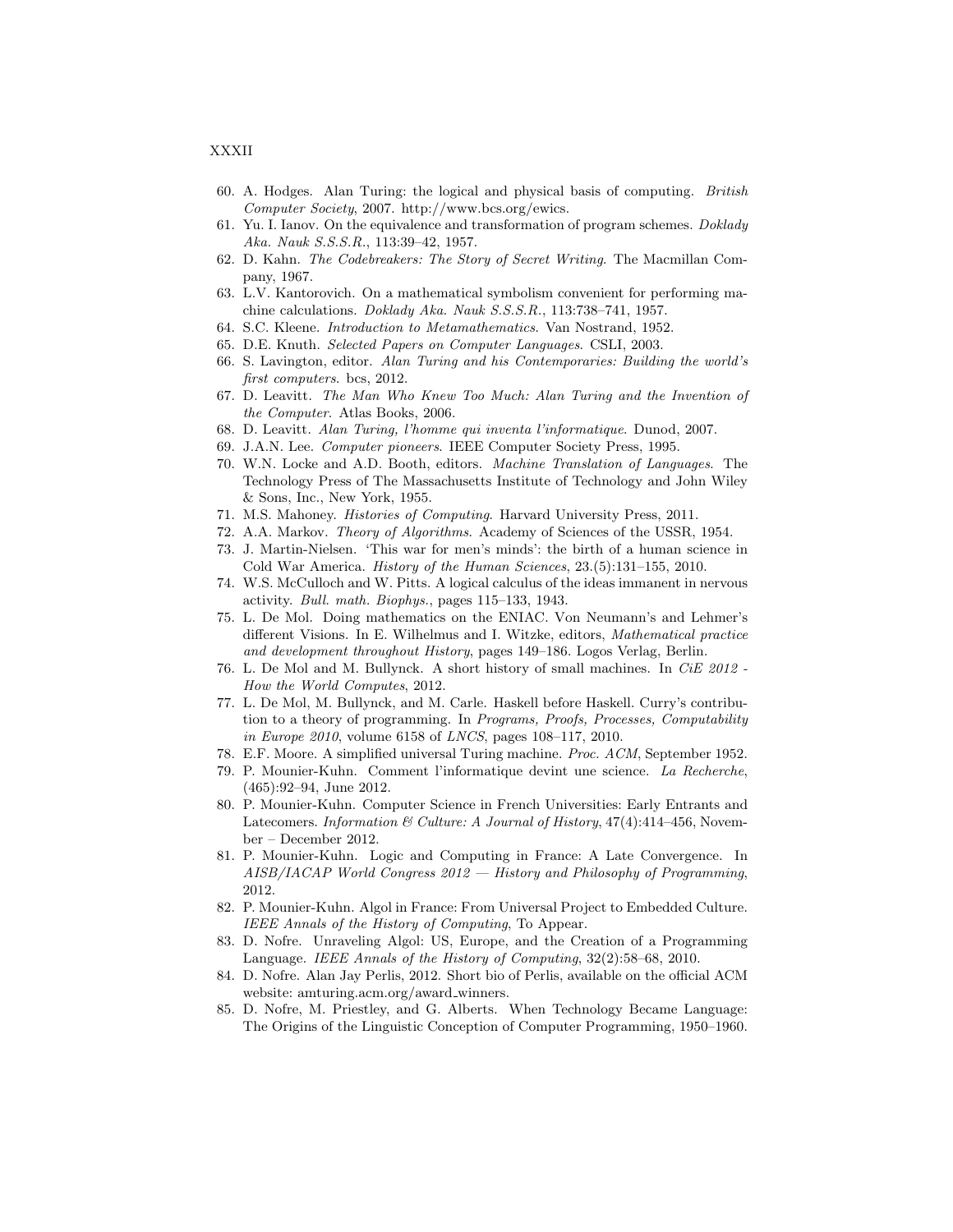Technology and Culture, 2013. Re-drafted final submission. To appear with perhaps some minor modifications.

- 86. A.G. Oettinger. Programming a digital computer to learn. Philosophical Magazine, 43(347):1243–1263, 1952.
- 87. A.G. Oettinger. Account identification for Automatic Data Processing. Journal of the ACM, 4(3):245–253, 1957.
- 88. A.G. Oettinger. Automatic Language Translation. Harvard University Press, 1960.
- 89. A.G. Oettinger. Automatic syntactic analysis and the pushdown store. In Proc. of Symposia in App. Math., Amer. Math. Soc. 12, 1961.
- 90. A.G. Oettinger. Reminiscences of the boss. In Makin' Numbers: Howard Aiken and the Computer, pages 203–214. MIT Press, 1999.
- 91. Office of Naval Research, Department of the Navy. Symposium on Automatic Programming for Digital Computers, Washington D.C., May 1954.
- 92. A. Olley. Existence precedes essence meaning of the stored-program concept. In IFIP Advances in Information and Communication Technology, pages 169–178. Springer, 2010.
- 93. A.J. Perlis. Announcement. Communications of the ACM, 1(1), January 1958.
- 94. M. Priestley. A Science of Operations: Machines, Logic and the Invention of Programming. Springer, 2011.
- 95. P.M. Priestley. Logic and the Development of Programming Languages, 1930- 1975. University College London, May 2008. PhD thesis.
- 96. M.O. Rabin and D. Scott. Finite automata and their decision problems. IBM Journal of research and development, 3:115–125, 1959.
- 97. B. Randell, editor. The Origins of Digital Computers: Selected Papers. Springer-Verlag, 1973.
- 98. S.N. Razumovskii. On the question of automatization of programming of problems of translation from one language to another. Doklady Aka. Nauk S.S.S.R., 113:760–762, 1957.
- 99. J.A. Robinson. Logic, computers, Turing, and von Neumann. In K. Furukawa, D. Michie, and S. Muggleton, editors, *Machine Intelligence 13: Machine Intelli*gence and Inductive Learning. Clarendon Press, 1994.
- 100. P. Rosenbloom. Elements of Mathematical Logic. Dover, 1950.
- 101. H. Rutishauser. The use of recursive procedures. In R. Goodman, editor, Annual Review in Automatic Programming 3. Pergamon Press, New York, 1963.
- 102. J.G. Sanderson. On simple low redundancy languages. Communications of the ACM, 8(10), October 1965. Letters to the Editor.
- 103. A.M. Turing. On computable numbers, with an application to the Entscheidungsproblem. Proceedings of the London Mathematical Society, 2nd series, 42:230–265, 1936.
- 104. A.M. Turing. On computable numbers, with an application to the Entscheidungsproblem. A correction. Proceedings of the London Mathematical Society, 2nd series, 43, 1937.
- 105. A.M. Turing. Computing machinery and intelligence. Mind, 59:433–460, 1950.
- 106. W.L. van der Poel. A simple electronic digital computer. Appl. sci. Res., 2:367– 399, 1952.
- 107. W.L. van der Poel. The Logical Principles of Some Simple Computers. PhD thesis, Universiteit van Amsterdam, February 1956.
- 108. C.J. van Rijsbergen. Turing and the origins of digital computers. In Aslib Proceedings, volume 37, pages 281–285. Emerald Backfiles, June/July 1985. Paper presented at an Aslib Evening Meeting, Aslib, Information House, 27 March 1985.